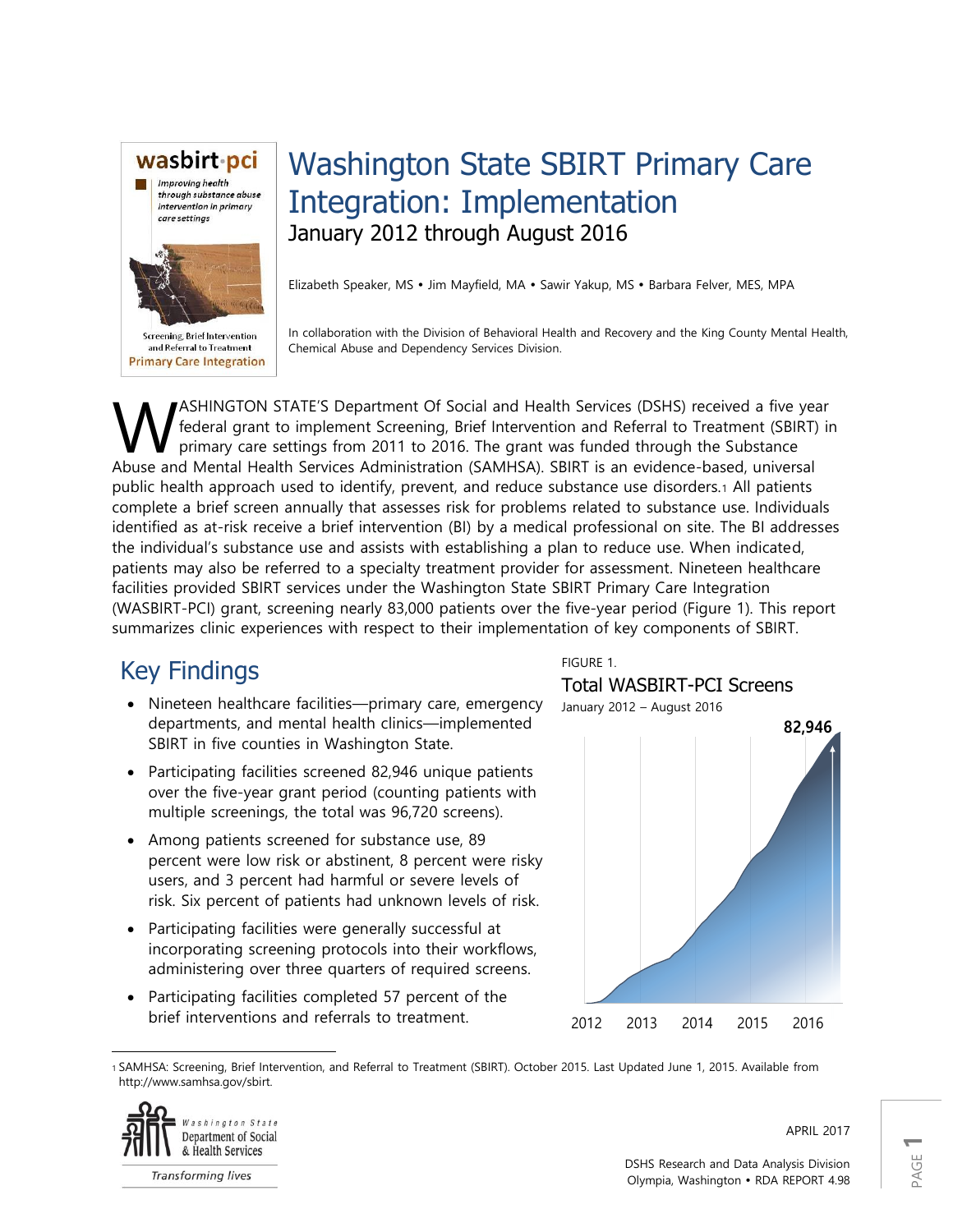## Screening at Participating Facilities

### FIGURE 2. The WASBIRT-PCI Screening Process







Over the five-year WASBIRT-PCI grant period, 19 healthcare facilities participated in SBIRT implementation and screened 82,946 unique patients.<sup>2</sup> Participating facilities included primary care clinics, emergency departments, and a mental health clinic. The primary care clinics included federally qualified healthcare centers (FQHC), residency programs, or general family practice/internal medicine clinics.

The majority of SBIRT screens (68 percent) were conducted in primary care clinics followed by emergency departments (30 percent).

 $\overline{\phantom{a}}$ <sup>2</sup> This is a unique patient count; however, some patients were screened multiple times. There were 96,720 total screening events over the life of the grant.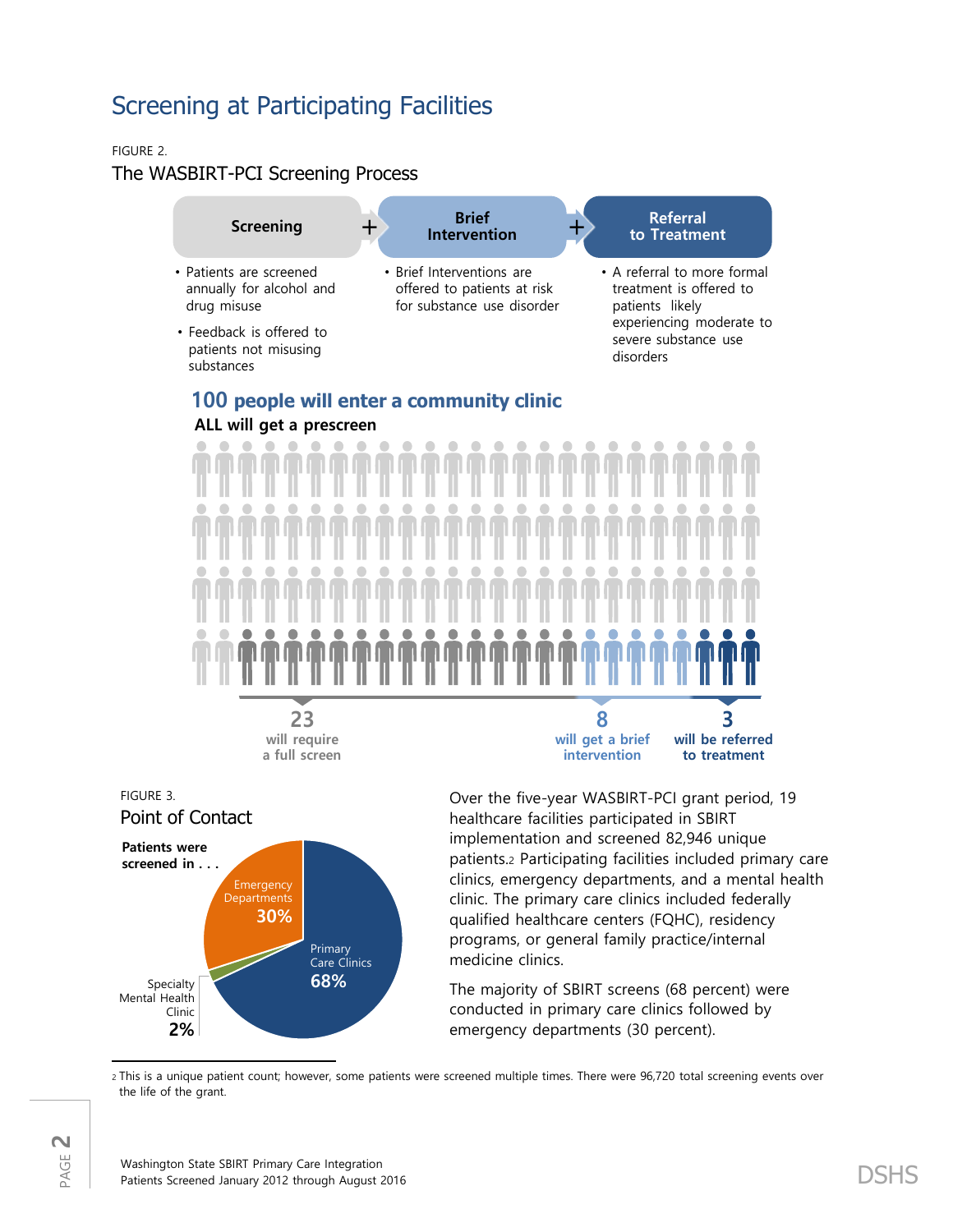## **Participating Facilities**

FIGURE 4. WASBIRT-PCI Facility Locations Clallam Whitman King Cowlitz Thurston <sub>S</sub> King 19 healthcare facilities implemented SBIRT under WASBIRT-PCI in five counties.

The participating facilities were located in five counties. Four of the five counties were in Western Washington:

- **Clallam**
- **Cowlitz**
- **King**
- **Thurston**
- **Whitman**

Half of the patients were screened in King County (52 percent), and 30 percent were screened in Clallam County.

The 19 WASBIRT-PCI participating facilities represented seven healthcare systems and three stand-alone sites. Key characteristics of the participating sites are summarized in Table 1.

In order of implementation, the facilities are identified below:

**Public Health – Seattle and King County.** This health care system operates several Community Health Centers throughout King County. Clinics are supported by City of Seattle funding and are Federally Qualified Health Centers (FQHC), offering healthcare to low-income, uninsured, and underinsured patients.<sup>3</sup> The first two clinics to implement SBIRT under the WASBIRT-PCI grant were the Downtown Public Health Center (Seattle), and North Public Health Center (Northgate Seattle).

**Sea Mar Community Health Center (CHC).** A community-based healthcare system, and as an FQHC, offers services to low-income, uninsured, and underinsured patients throughout Washington State. <sup>4</sup> Sea Mar specializes in offering services to the Latino community. Three Sea Mar CHCs in King County were WASBIRT-PCI clinics: **Seattle Medical Clinic** (south Seattle), **Burien Medical Clinic** (15 miles south of Seattle), and **White Center Medical Clinic** (8 miles south of Seattle). The clinics were the third, fourth, and seventh clinics to implement under WASBIRT-PCI.

**Family Health Center (FHC).** This non-profit, community health system offers primary care to individuals in Cowlitz, Wahkiakum, and Pacific Counties. FHC clinics are FQHCs providing health care to the uninsured and under-served individuals in the region.<sup>5</sup> Three Cowlitz County FHCs participated in WASBIRT-PCI: **Longview Medical Clinic**, **Woodland Clinic**, and **Kelso Clinic**. Cowlitz County is located in southwestern Washington, about 55 miles north of Portland, Oregon along the Interstate 5 corridor. The clinics were the fifth, ninth, and tenth grantees to implement SBIRT, respectively.

**Pullman Regional Hospital Emergency Department (ED).** The sixth site and first ED to join the WASBIRT-PCI grant. This hospital is located in Whitman County and Pullman is home to Washington State University. Pullman Regional Hospital is a small, critical-access hospital serving the greater Palouse Region of southeast Washington.<sup>6</sup>

 $\overline{a}$ <sup>3</sup> King County Public Health – Seattle and King County: Downtown Public Health Center. October 2015. Last Updated August 18, 2015. Available from http://www.kingcounty.gov/healthservices/health/locations/downtown.aspx.

<sup>4</sup> Sea Mar Community Health Centers. December 2015. Available from http://www.seamar.org.

<sup>5</sup> Family Health Center/Drug Abuse Prevention Center: Welcome. December 2015. Available from http://cowlitzfamilyhealth.org.

<sup>6</sup> Pullman Regional Hospital: About Us. December 2015. Available from http://www.pullmanregionalhospital.org/about.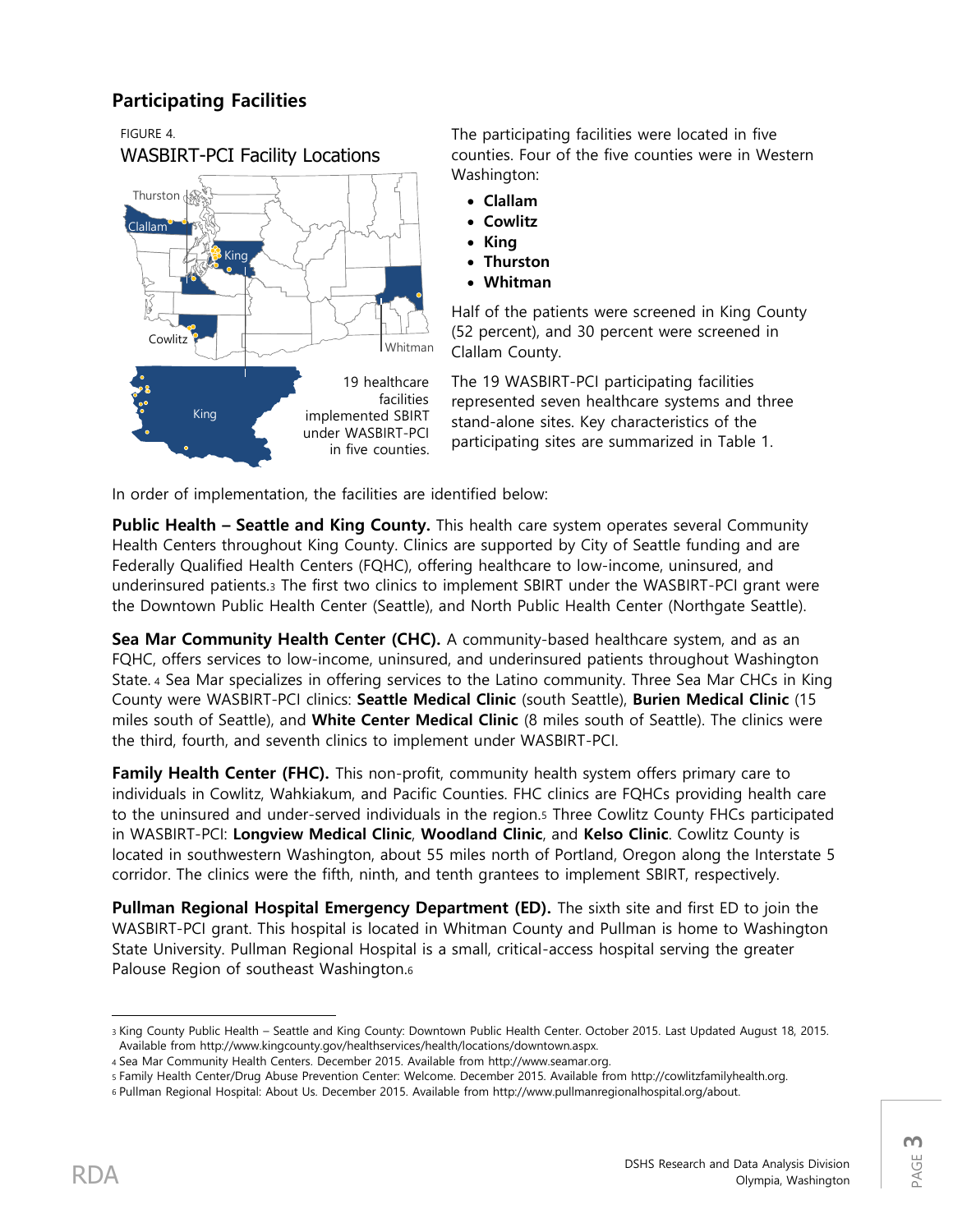**Olympic Medical Center ED.** The eighth site and second ED to screen under the WASBIRT-PCI grant. Olympic Medical Center ED was funded for 34 months, the longest of all WASBIRT-PCI grantees. The hospital is located in Port Angeles, Clallam County and the ED has a level-three trauma designation. Located in a rural county, the hospital serves the entire county of just over 70,000 residents.<sup>7</sup> Olympic Medical Center ED conducted the most screens of all grantee sites, with 26,028 SBIRT screens on 18,037 patients.

**Swedish Medical Group.** This is the largest nonprofit healthcare system in the greater Seattle area. It includes five area hospitals and over 100 primary care and specialty clinics throughout King County.<sup>8</sup> Three Swedish Medical Group primary care clinics implemented SBIRT under the grant: **Swedish Family Medicine Residency at Cherry Hill**, **Swedish Central Seattle** and **Swedish West Seattle**. These were the eleventh, fifteenth, and sixteenth clinics implemented. The Family Medicine Residency clinic trains physicians to work with underserved, economically disadvantaged, culturally diverse patient populations, and disenfranchised communities in the Seattle area.<sup>9</sup>

**Jamestown Family Health Center.** This clinic is located in Sequim, Clallam County, and the twelfth facility to implement under WASBIRT-PCI. The Jamestown S'Kallam Tribe operates this clinic providing health care to Tribal citizens and many more non-tribal members of the local, largely rural community.

**Catholic Health Initiatives (CHI) Franciscan Health.** A large healthcare system based in Tacoma, Washington which includes eight hospitals and several networks of primary care and other specialty healthcare offices.<sup>10</sup> Three CHI Franciscan primary care clinics were WASBIRT-PCI grantee sites: **Franciscan Medical Clinic – Enumclaw** (40 miles southeast of Seattle), **Franciscan Medical Clinic at St. Francis – Internal Medicine** (30 miles south of Seattle in Federal Way), and **Franciscan Medical Clinic – Auburn** (30 miles south of Seattle) These clinics were the thirteenth, eighteenth, and nineteenth clinics to implement on the WASBIRT-PCI grant.

**Sound Mental Health.** This is a state-licensed, non-profit mental health provider with several clinics in King County. Sound Mental Health clinics provide housing support services, military and veteran's programs, criminal justice and re-entry services, substance use disorder programs, developmentally disabled services, foster care services, and counseling.<sup>11</sup> **Sound Mental Health – Seattle (Capitol Hill)** was the fourteenth clinic and the only specialty clinic to participate in the grant.

**Providence Health and Services.** A large healthcare network offering services throughout the Western United States. Providence Health and Services has 34 hospitals, 600 clinics, and 82,000 healthcare providers across a five state region.<sup>12</sup> Providence Health and Services bought Swedish Medical Group in 2012 to become one of the largest healthcare systems in Washington State. **Providence St. Peter's Family Medicine Residency** (Olympia, Thurston County) was the seventeenth clinic and second residency clinic to screen under WASBIRT-PCI. This clinic partners with University of Washington School of Medicine to offer residency to 21 physicians in training.<sup>13</sup>

<sup>9</sup> Swedish Cherry Hill: Swedish Family Medicine Residency. December 2015. Available from www.swedishcherryhillfmr.org.

 $\overline{\phantom{a}}$ <sup>7</sup> Olympic Medical Center: Welcome to Olympic Medical Center. December 2015. Available from www.olympicmedical.org.

<sup>8</sup> Swedish: Swedish Facts & Figures. November 2016. Available from http://www.swedish.org/about/overview/facts-figures.

<sup>10</sup> CHI Franciscan Health. About Us. January 2016. Available from www.chifranciscan.org/About-Us/.

<sup>11</sup> Sound Mental Health. About. January 2016. Available from www.smh.org/about/.

<sup>12</sup> Providence Health & Services | Providence Cares 2015 Community Benefit Report. About Community Benefit and history. 2015. Available from communitybenefit.providence.org/about-community-benefit-and-history/.

<sup>13</sup> Providence Health & Services. Providence St. Peter Family Medicine Residency Program. 2016. Available from http://washington.providence.org/hospitals/st-peter/for-healthcare-professionals/family-medicine-residency/.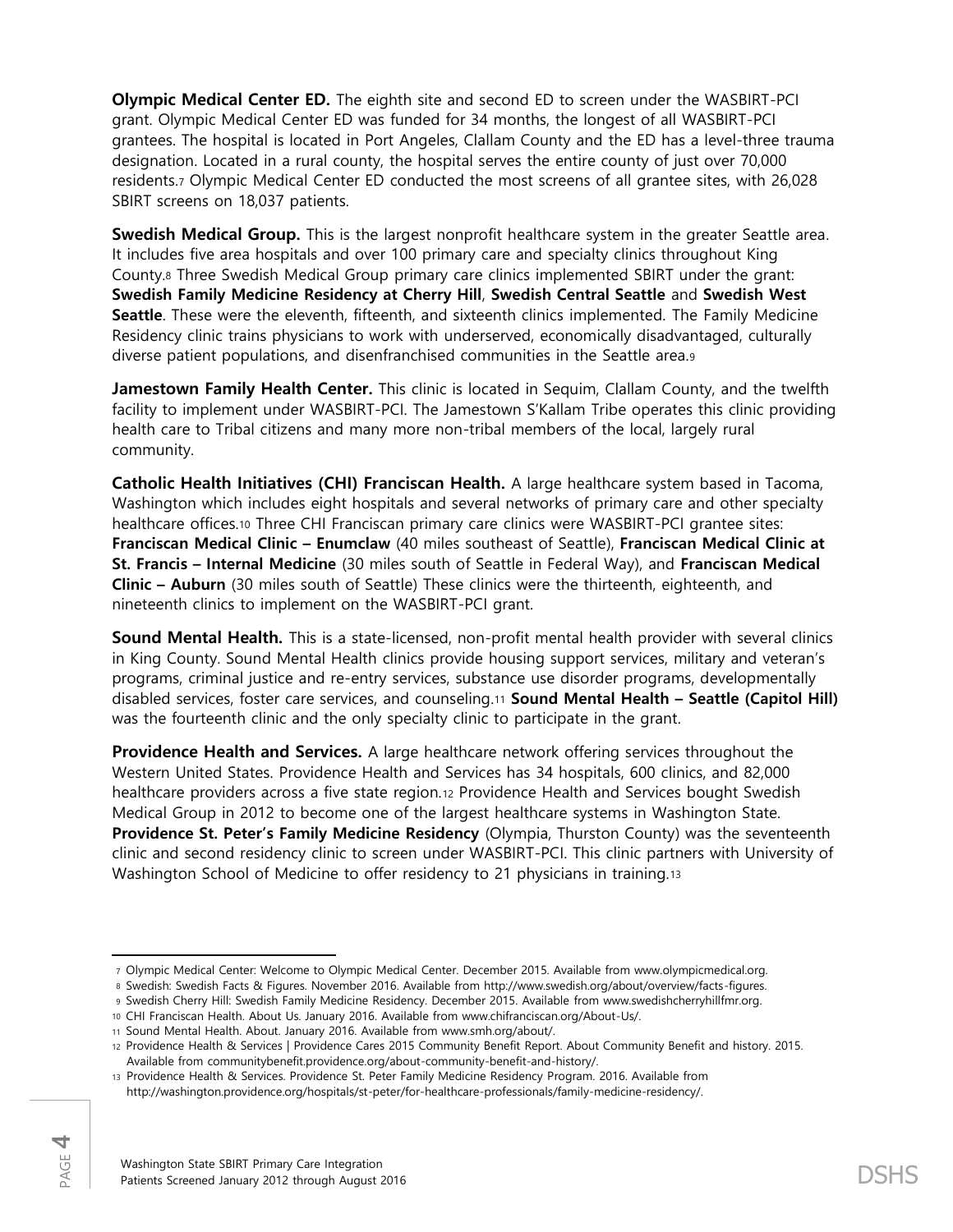## **Demographics**

Across all clinics, the majority of patients screened were white, non-Hispanic (77 percent) and over half (57 percent) were female (Figure 5). Over a quarter (29 percent) of patients had been on Medicaid for at least one month the year prior to SBIRT screening. The mean age for patients screened was 48.

77%

### FIGURE 5. WASBIRT-PCI Demographics

Participants = 82,946





Note: 7 percent of patients did not report race.

## **Implementation Timeline**

Facilities participated in the grant for an average of 17 months. The phased implementation of primary care clinics, emergency departments (EDs), and a specialty mental health clinic is shown in Figure 6, below.

# FIGURE 6.

WASBIRT-PCI Facility Implementation

January 2012 – August 2016

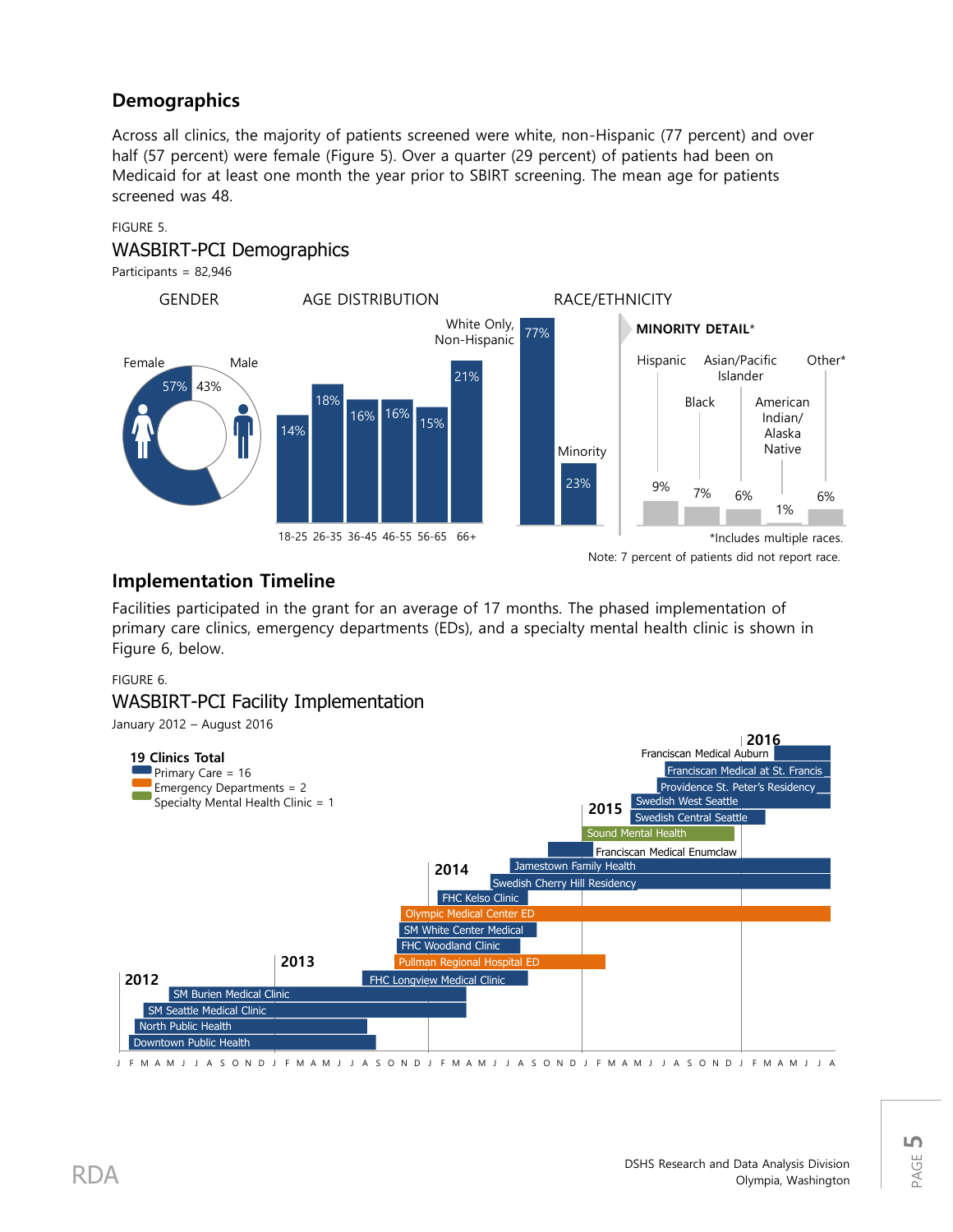#### FIGURE 7.

### Total Unduplicated SBIRT Prescreens by Clinic

January 2012 – August 2016

FHC Kelso Clinic FHC Woodland Clinic SM White Center Medical Sound Mental Health Franciscan Medical Auburn North Public Health Downtown Public Health Franciscan Medical at St. Francis Providence St. Peter's Residency Swedish Central Seattle Franciscan Medical Enumclaw SM Burien Medical Clinic Swedish Cherry Hill Residency FHC Longview Medical Clinic Jamestown Family Health Pullman Regional Hospital ED Swedish West Seattle SM Seattle Medical Clinic Olympic Medical Center ED



#### TABLE 1.

### WASBIRT-PCI Facility Characteristics

| <b>CLINIC TYPE</b>                | <b>CITY</b>  | <b>CLINIC</b>                     | <b>START DATE</b> |          | <b>END DATE TOTAL SCREENS14</b> |
|-----------------------------------|--------------|-----------------------------------|-------------------|----------|---------------------------------|
| <b>Primary Care:</b>              |              | Downtown Public Health            | Jan 2012          | Aug 2013 | 2,116                           |
| Federally                         | Seattle      | North Public Health               | Feb 2012          | Aug 2013 | 2,102                           |
| <b>Qualified Health</b>           |              | SM Seattle Medical Clinic         | Mar 2012          | Apr 2014 | 8,720                           |
| Center                            | Burien       | <b>SM Burien Medical Clinic</b>   | Apr 2012          | Apr 2014 | 3,759                           |
|                                   | Longview     | FHC Longview Medical Clinic       | Aug 2013          | Aug 2014 | 4,396                           |
|                                   | White Center | SM White Center Medical Clinic    | Oct 2013          | Sep 2014 | 1,045                           |
|                                   | Woodland     | FHC Woodland Clinic               | Oct 2014          | Aug 2014 | 672                             |
|                                   | Kelso        | FHC Kelso Clinic                  | Jan 2014          | Aug 2014 | 539                             |
| <b>Primary Care:</b>              | Seattle      | Swedish Cherry Hill Residency     | Jun 2014          | Aug 2016 | 4,046                           |
| Residency                         | Olympia      | Providence St. Peter's Residency  | Jun 2015          | Aug 2016 | 3,193                           |
|                                   | Sequim       | Jamestown Family Health           | Jul 2014          | Aug 2016 | 6,421                           |
|                                   | Enumclaw     | Franciscan Medical Enumclaw       | Oct 2014          | Jan 2015 | 3,739                           |
|                                   | Seattle      | Swedish Central Seattle           | Apr 2015          | Mar 2016 | 3,565                           |
| <b>Primary Care</b>               |              | Swedish West Seattle              | May 2015          | Aug 2016 | 7,756                           |
|                                   | Federal Way  | Franciscan Medical at St. Francis | Jul 2015          | Aug 2016 | 2,992                           |
|                                   | Auburn       | Franciscan Medical                | Apr 2016          | Aug 2016 | 1,424                           |
| <b>Emergency</b>                  | Pullman      | Pullman Regional Hospital ED      | Oct 2013          | Feb 2015 | 7,000                           |
| <b>Department</b>                 | Port Angeles | Olympic Medical Center ED         | Nov 2013          | Aug 2016 | 18,037                          |
| Community<br><b>Mental Health</b> | Seattle      | Sound Mental Health               | Jan 2015          | Dec 2015 | 1,424                           |

14 Total screens represent the unduplicated patient count.

 $\overline{a}$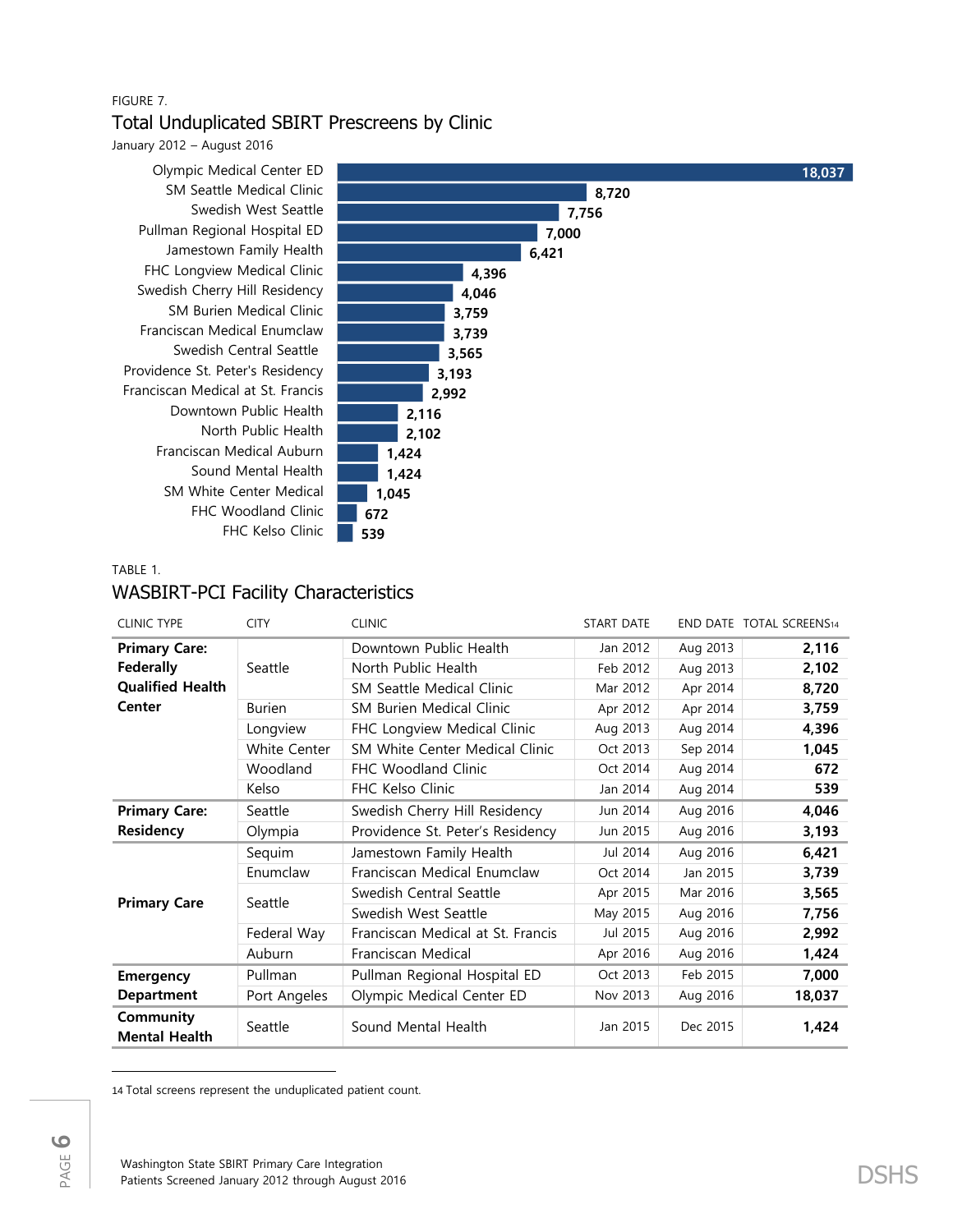## SBIRT Step 1. Universal Prescreen

SBIRT is a universal intervention that suggests screening of all adult patients annually when they visit a primary care clinic, or anytime they visit an ED. In the WASBIRT-PCI model, all patients received a short prescreen asking about binge drinking and illicit drug use in the past year. The majority of patients screen negative on the prescreen indicating no binge drinking or drug use in the past year. Prescreens are an efficient alternative for lengthier, full screening tools. They also have a high degree of specificity and sensitivity to accurately identify individuals with a substance use disorder.<sup>15</sup> <sup>16</sup>

The majority (77 percent) of WASBIRT-PCI patients prescreened negative (Figure 8). Of those who prescreened positive, 20 percent reported binge drinking, 14 percent drug use, and 11 percent reported both binge drinking and drug use.

It is important to note that Washington State legalized recreational marijuana use during grant implementation, requiring revisions to the drug prescreen. Two modifications to the drug prescreen occurred: some clinics replaced the word "illegal" with "recreational" and maintained a single drug question, while others added an additional question about marijuana use. It is possible that people were more willing to report drug use given marijuana's new legal status and social acceptability.



### FIGURE 8. WASBIRT-PCI Universal Prescreen Outcomes

 $\overline{a}$ <sup>15</sup> Smith, P.C., Schmidt, S.M., Allensworth-Davies, D., & Saitz, R. (2009). Primary care validation of a single-question alcohol screening test. Journal of General Internal Medicine, 24(7): 783 – 788. DOI: 10.1007/s11606-009-0928-6.

<sup>16</sup> Smith, P.C., Schmidt, S.M., Allensworth-Davies, D., & Saitz, R. (2010). A single-question screening test for drug use in primary care. Archives of Internal Medicine 170(13): 1155 – 1160. DOI: 10.1001/archinternmed.2010.140.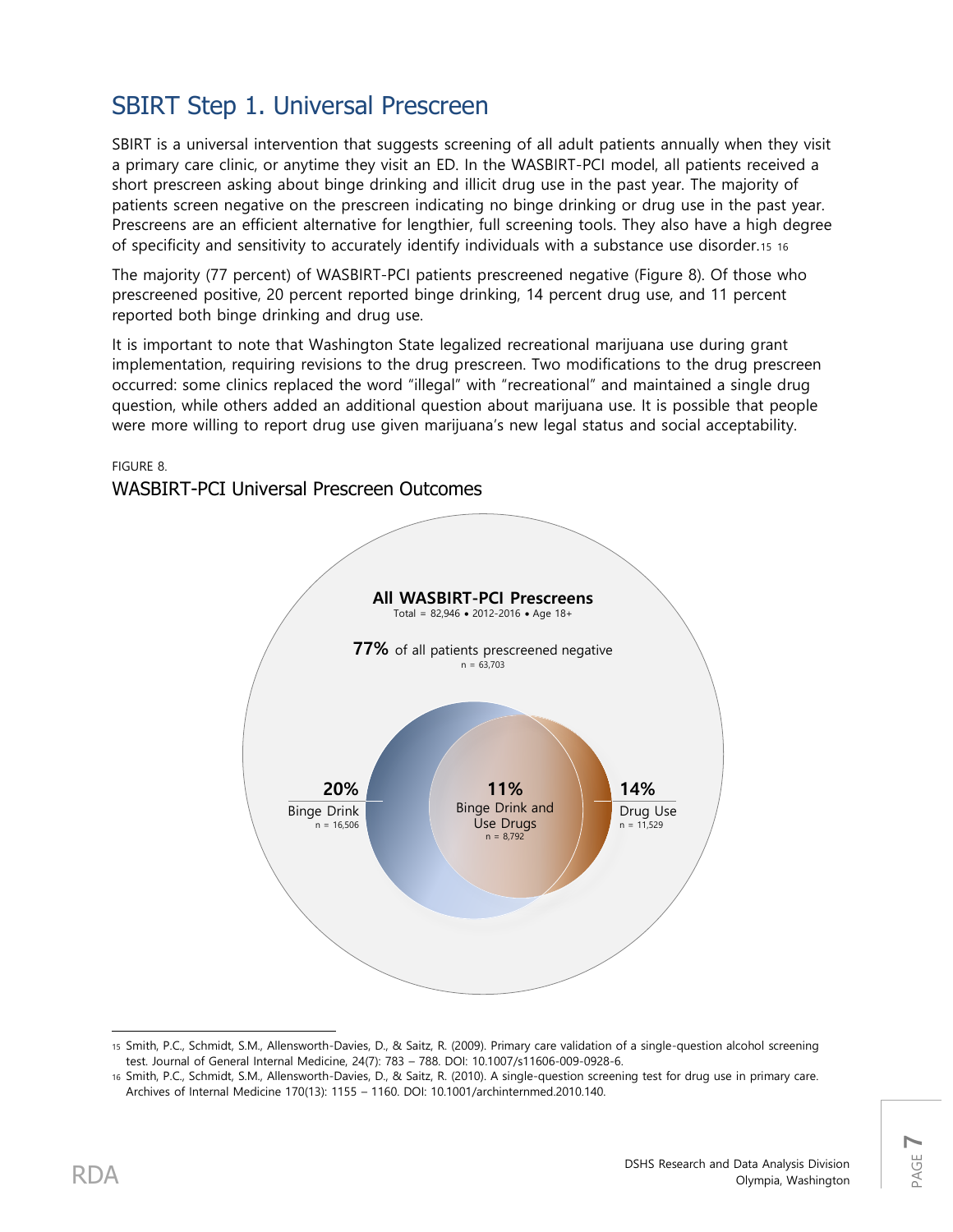## SBIRT Step 2. Full Screen

Patients who report binge drinking or illicit drug use in the past year on the prescreen receive longer full screens—the Alcohol Use Disorder Identification Test (AUDIT) and Drug Abuse Screening Test (DAST-10)—respectively. The results of the prescreen and full screens are used to stratify the patients' substance use into levels of risk: low risk/abstinent, risky, or harmful/severe.

The first critical transition in the SBIRT workflow is administering the full screen to patients with a positive prescreen. Facilities administered prescreens during patient check in, either at the front desk or triage, or when rooming the patient. Full screens were either given verbally by medical assistants or nurses or on paper to be filled out by the patient. All participating facilities were able to implement the SBIRT screening protocol, demonstrating SBIRT screening procedures are possible in a variety of settings and workflows.

Overall, healthcare facilities consistently administered full screens to patients requiring them. Of the 22,209 positive prescreens, 16,921 (76 percent) full screens were subsequently administered. Completion rates for full screens varied by facility, ranging from 50 to 100 percent (Figure 9).<sup>17</sup>

Some challenges impacting the administration of full screens were staffing (e.g. an ED not staffed to complete full screens at night), inadequate training due to staff turnover, or insufficient mechanisms to communicate prescreen results to other staff in the SBIRT workflow. Clinics addressed these challenges by: designating locations for staff to file completed screens, modifying the SBIRT workflow to better align with similar clinical procedures, offering additional training sessions to staff as needed, and modifying electronic health record (EHR) systems to include SBIRT documentation.

#### FIGURE 9.

### Full Screen Completion Rates for Patients Requiring a Full Screen by Clinic



 $\overline{\phantom{a}}$ 17 The clinic with 100 percent full screen completion rate may have only submitted data on patients that were not missing screens, thus inflating their completion rate.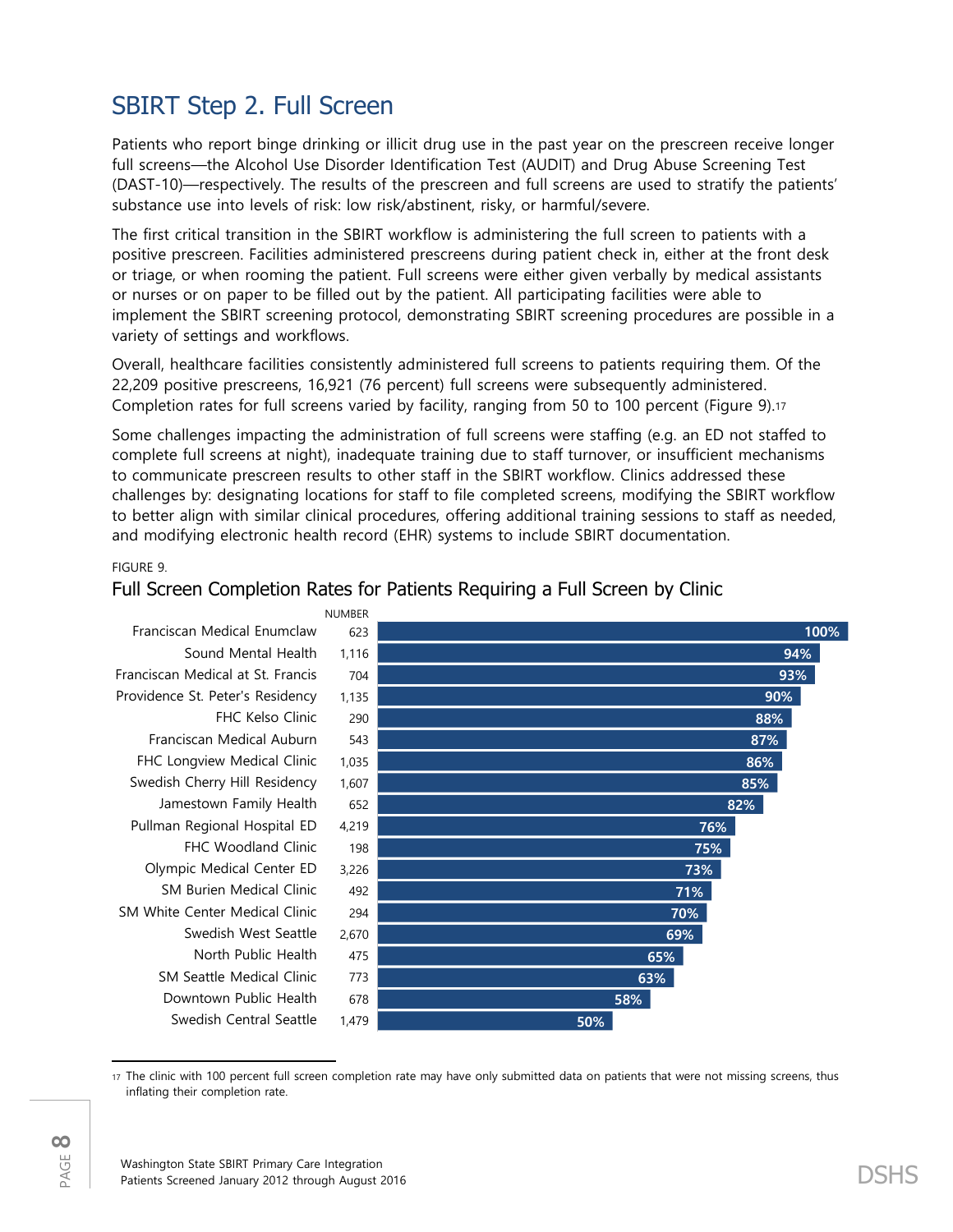## SBIRT Step 3. Assigning Risk Levels

SBIRT assigns a substance misuse risk severity based on prescreen and full screen results. Risk severity is stratified into categories or zones that provide clinicians information about the risk the patient may be experiencing due to substance use and the level of intervention required.

- **Low Risk/Abstain:** Individuals prescreening negative (no binge drinking or illicit drug use in the previous year) or scoring in Zone I on the full screens (AUDIT score: 0 – 6 for women and men over 65, 0 – 7 for men 18-65; DAST score: 0) are considered to be abstaining or in the low risk zone. Low risk means the patient is likely not experiencing consequences related to substance use and does not have risk for a substance use disorder.
- **Risky:** Patients scoring in Zone II on the full screens (AUDIT: 7 15 for women and men over 65, 8 – 15 for men 18-65; DAST: 1 – 2) are considered at risk of experiencing negative consequences as a result of their substance use, such as falls, car accidents, or health issues later in life.
- **Harmful or Severe:** Patients scoring in Zone III on the full screens (AUDIT: 16-19; DAST: 3-5) or Zone IV (AUDIT: 20 – 40; DAST 6 – 10) are considered to be in the Harmful or Severe risk zone, respectively. Individuals screening in these zones are likely experiencing negative consequences as a result of their use and are more likely to have a substance use disorder.<sup>18</sup>
- **Unknown:** Substance misuse risk severity is unknown for patients who prescreened positive but did not complete the full screen. Breakdowns in the SBIRT work flow, inadequate electronic health records or patient refusals are the main reasons a patient's risk severity is unknown.

Compared to the Office of National Drug Control Policy (ONDCP) estimates for the general population, individuals in the WASBIRT-PCI cohort had lower substance misuse risk severity. ONDCP estimates that approximately 71 percent of the general population screen into the low risk/abstain category, 25 percent screen as risky or harmful, and four percent screen as severe for alcohol or drug use (Figure 10).<sup>19</sup> Among WASBIRT-PCI, 89 percent screened as low risk/abstaining; eight percent were determined to have risky use; one percent was determined to have harmful use; and two percent were determined to have severe use. Although only 11 percent of the WASBIRT-PCI cohort screened as having risky use or higher, prescreening identified 23 percent who were binge drinking or using illicit drugs at some point in the previous year. While these patients are engaging in risky behavior (i.e. binge drinking), not all of them met the threshold to receive an SBIRT intervention. Six percent of all patients screened had unknown SBIRT risk severity.<sup>20</sup>

While the WASBIRT-PCI cohort's substance misuse risk severity was lower than national estimates, risk across facilities varied (Figure 11). Based on the screening results that were collected, Sound Mental Health had the most patients screening risky or higher (61 percent, Figure 11). Sound Mental Health, the only specialty clinic participating in WASBIRT-PCI, receives referrals for mental health and substance use assessments, so patients at this clinic are more likely to have higher risk scores.

The primary care clinics with the highest percent of patients scoring risky or higher were FHC Kelso Clinic (30 percent) and Franciscan Medical Auburn (19 percent). Five clinics had fewer than five percent of their patients' scoring risky or higher. Both emergency departments had 11 percent of patients scoring risky or higher. Nine clinics failed to record 25 to 50 percent of the indicated full screens (Figure 9), so the risk severity for patients is not fully known.

 $\overline{a}$ <sup>18</sup> Babor, TF., Higgins-Biddle, JC., Saunders, JB., Monteiro, MG. (2001). The Alcohol Use Disorders Identification Test: Guidelines for use in primary care. 2<sup>nd</sup> Edition. WHO/MSD/MSB/01.6a, World Health Organization.

<sup>19</sup> Office of National Drug Control Policy & Substance Abuse and Mental Health Services Administration. July 2012. Fact Sheet: Screening, Brief Intervention, and Referral to Treatment (SBIRT). Available from

https://www.whitehouse.gov/sites/default/files/page/files/sbirt\_fact\_sheet\_ondcp-samhsa\_7-25-111.pdf.

<sup>20</sup> WASBIRT-PCI rates were calculated based on complete records only, missing full screen records were omitted from the denominator.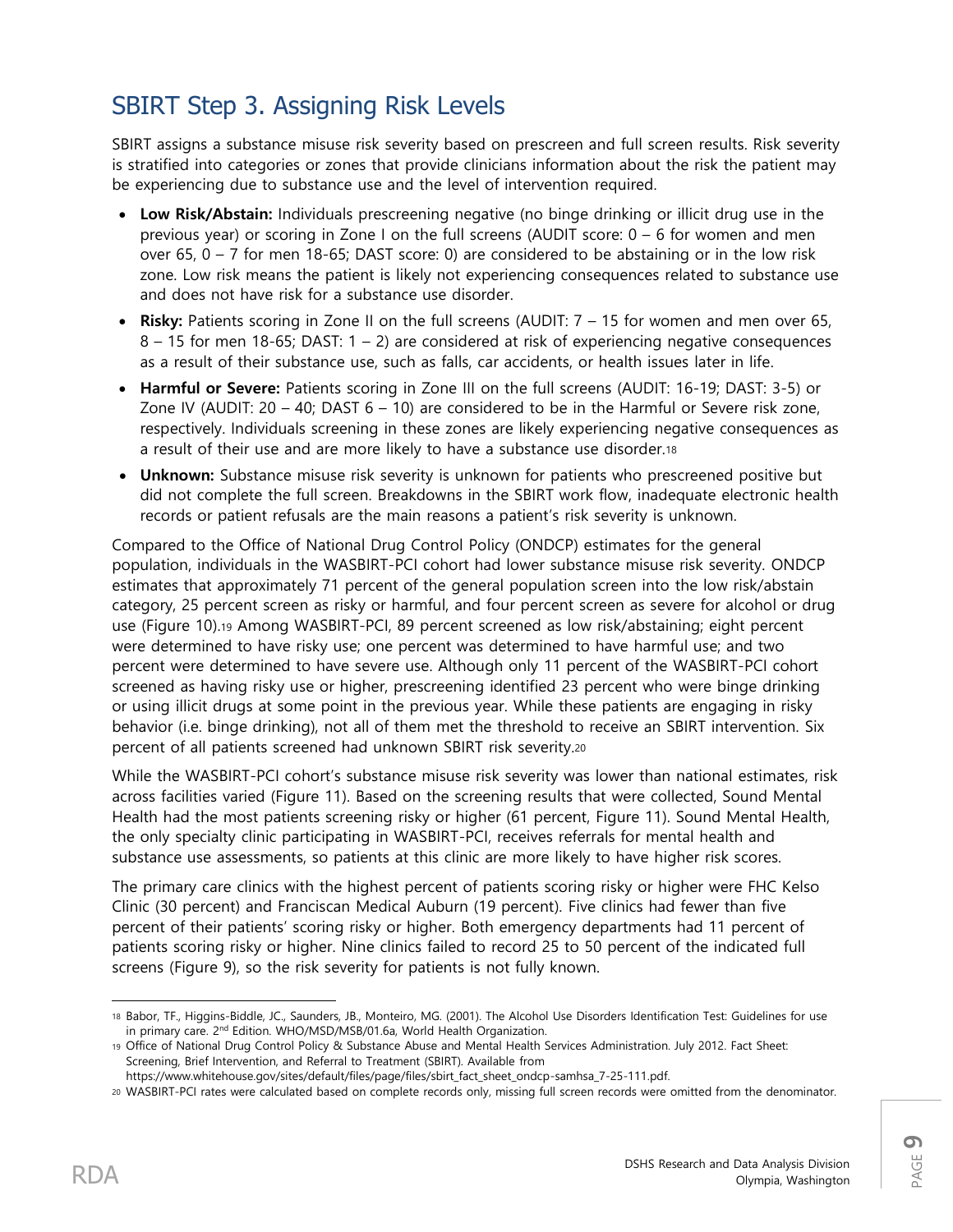#### FIGURE 10.

### National SBIRT Screening Risk Levels Compared to WASBIRT-PCI Risk Levels

| Office of National Drug Control Policy | Severe 4%                 |
|----------------------------------------|---------------------------|
| Low Risk or Abstain<br>71%             | Risky or Harmful<br>25%   |
| <b>WASBIRT-PCI</b>                     | Severe 2%                 |
| Low Risk or Abstain<br>89%             | Risky or<br>Harmful<br>9% |

#### FIGURE 11.

### SBIRT Substance Misuse Risk Severity by Healthcare Facility



NOTE: Percentages ≤3 percent are not labeled in chart above. Healthcare facilities are represented by an unduplicated patient count, and patient risk severity scores are based on the first encounter per patient.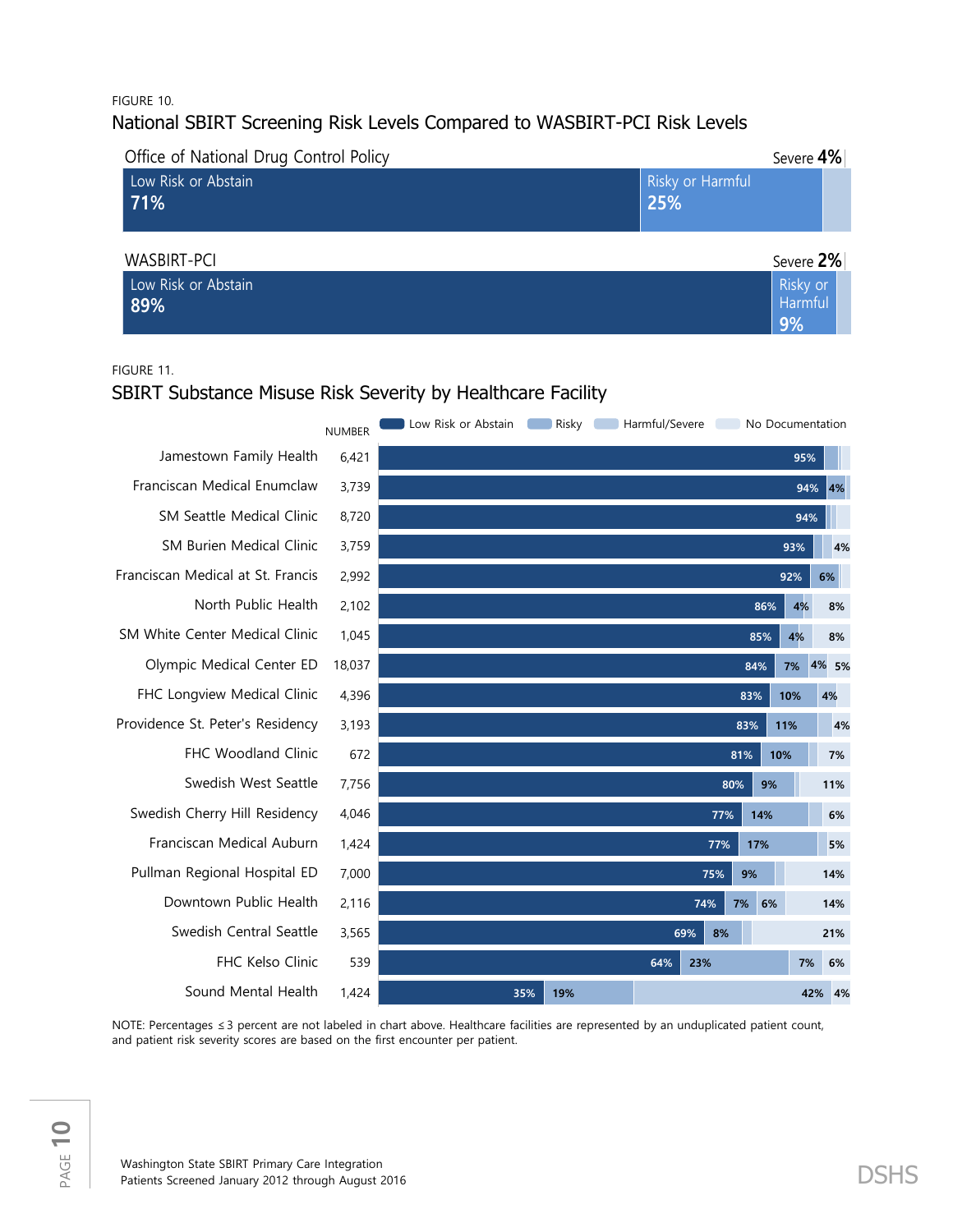## SBIRT Step 4. Brief Interventions and Referrals to Treatment

The intervention a patient receives subsequent to SBIRT screening depends on their substance misuse risk severity described in the previous section. The interventions a patient could receive in the SBIRT model are:

- **Positive Health Message:** Patients scoring in the Low Risk/Abstain zone receive a positive health message from the health provider reinforcing their healthy choices in relation to substance use. Patients are rescreened annually.
- **Brief Intervention (BI):** Patients scoring in the risky, harmful or severe risk zones require a BI. A BI is a short, generally five to 15 minute, counseling session that offers feedback and advice using motivational interviewing techniques. The goal is to help the patient identify reasons for changing their substance use, and develop a plan to reduce use or abstain. Providers may follow up with patients for additional BIs and to monitor their goals.
- **Referral to Treatment (RT):** Patients scoring in the harmful or severe risk zones should receive a referral for brief treatment or a full assessment to determine if substance use disorder treatment is appropriate. Brief treatment usually involves several counseling sessions to assist the patient with reducing their substance use. Patients who are experiencing negative health or social consequences as a result of their substance use may benefit from more intensive treatment.

In WASBIRT-PCI facilities, medical assistants (in clinic settings) or triage nurses (in EDs) administered the screens, then physicians would review the screens, assign a risk severity, and, if indicated, introduce (warm handoff) the patient to an onsite behavioral health specialist (BHS). The BHS would conduct the BI and, if necessary, make a referral to an assessment for treatment.

The warm handoff to the BHS for BI was one of the most challenging components of SBIRT implementation, particularly in the primary care setting. Some barriers to the warm handoff in these settings were provider ambivalence or unfamiliarity with the SBIRT model; limited availability of BHSs; and short appointment times resulting in staff not having time to provide BIs. While many clinics successfully completed screens and assigned risk levels, providers failed to consistently perform warm handoffs, citing it as one more thing to fit into already short appointment times. Given this barrier to the BHS model in primary care settings, other approaches, such as physician-provided BIs or conducting SBIRT during annual wellness check-ups, may be more a more effective way to deliver SBIRT.<sup>21</sup>

For the purpose of grant monitoring, WASBIRT-PCI facilities were asked to document BI and RT completion. Documentation was a challenge for some facilities either because they lacked systematic means to record services in their EHR or because staff lacked sufficient incentive to record the events.

Brief intervention completion rates (Figure 12) ranged from four to 86 percent, with an overall completion rate across all facilities of 57 percent. Primary care clinics often reported short appointment windows and an inability to conduct BIs given the time constraints, resulting in lower BI completion rates. The two healthcare facilities with the highest rates of completion were emergency departments. Given that patients often spend more time in an emergency department than a primary care office; there is more opportunity for the BHS to complete the BI in those settings. One ED implemented a nurse-led BI model which increased the number of staff able to complete BIs and left the BHS available to meet with patients scoring in the harmful or severe zones.

 $\overline{\phantom{a}}$ <sup>21</sup> WASBIRT-PCI project staff met regularly with project sites, where "warm handoff" for BIs was frequently described as an ongoing challenge.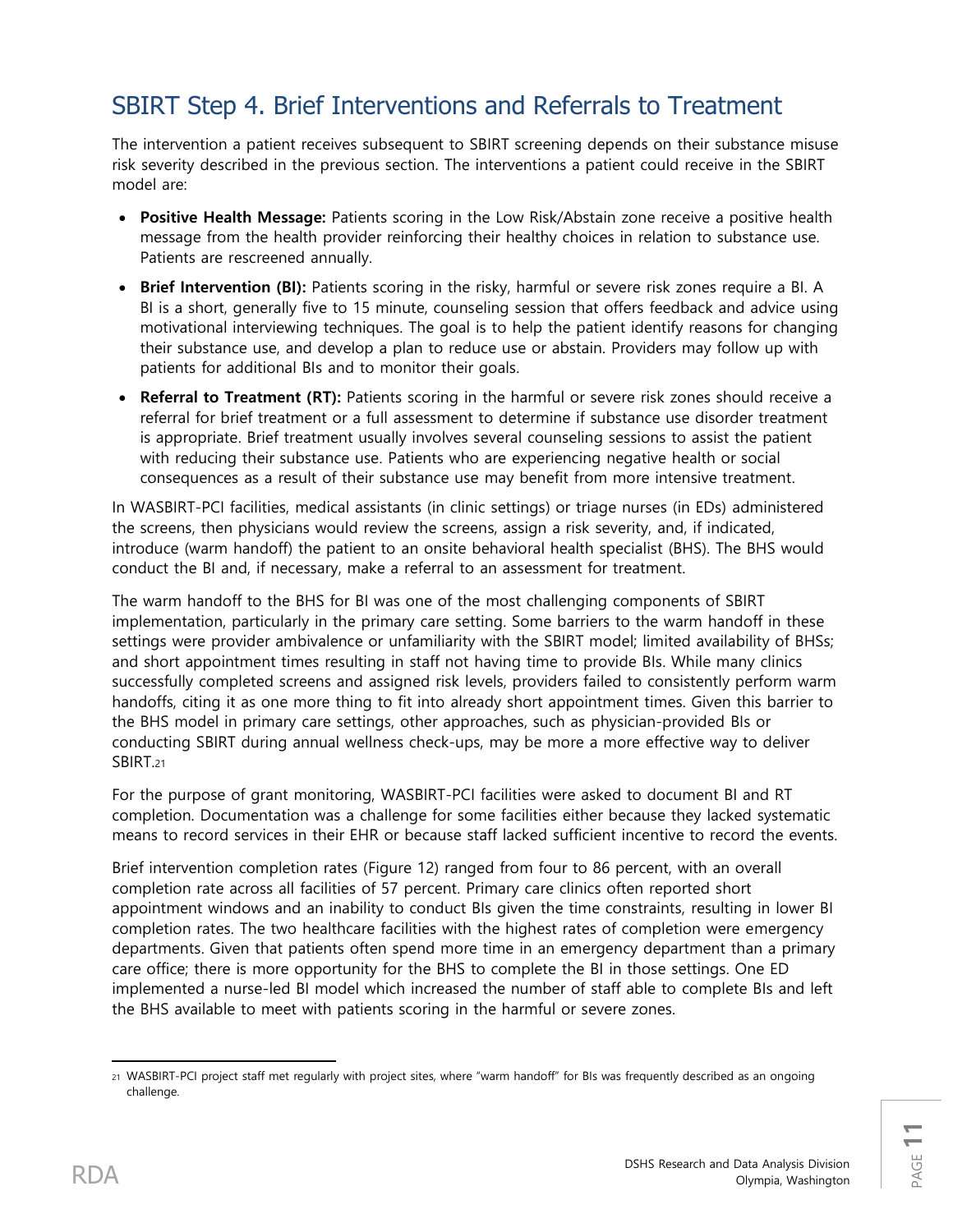Many clinics documented BI completion in systems separate from their primary electronic health record which proved burdensome. Six clinics did not report on over 50 percent of their indicated BIs. Given the considerable underreporting in some facilities, it is difficult to distinguish between documentation and workflow issues with respect to BI completion.

#### FIGURE 12.

### Brief Intervention Completion Rates for Patients Requiring a Brief Intervention by Clinic



NOTE: Percentages ≤3 percent are not labeled in chart above.

Referrals to treatment (RTs) are indicated for those scoring in the harmful and severe substance misuse risk severity zones. These patients also receive a BI prior to referral. The overall completion rate for RTs was 57 percent (Figure 13), and ranged from three percent to 87 percent.

Documentation of RT completion was similar to documentation for BIs, which likely resulted in underreporting of these events. Further, because the RT would occur during the BI, if a BI was missed the RT was also missed. WASBIRT-PCI sites also reported challenges referring patients due to the perceived unavailability of treatment options and unfamiliarity with nearby treatment providers.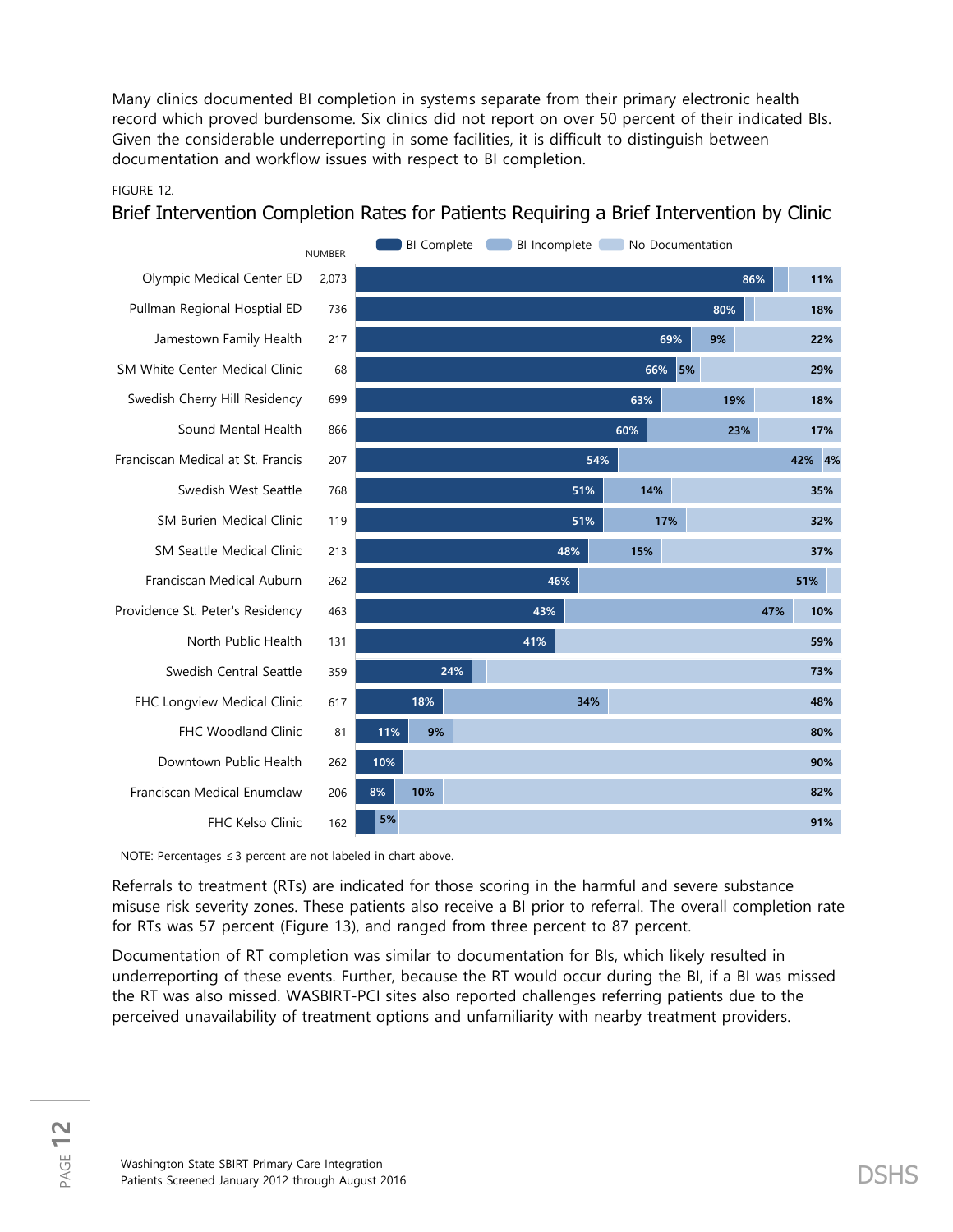### FIGURE 13. Referral to Treatment Completion Rates for Patients Requiring a Referral by Clinic

|                                   | <b>NUMBER</b> |     |     |     | RT Complete RT Incomplete No Documentation |     |     |     |     |     |     |     |     |
|-----------------------------------|---------------|-----|-----|-----|--------------------------------------------|-----|-----|-----|-----|-----|-----|-----|-----|
| Olympic Medical Center ED         | 784           |     |     |     |                                            |     |     |     |     | 87% | 4%  |     | 9%  |
| Swedish Cherry Hill Residency     | 127           |     |     |     |                                            |     | 62% |     |     |     | 27% |     | 11% |
| Jamestown Family Health           | 45            |     |     |     |                                            |     | 62% |     |     | 21% |     |     | 17% |
| Pullman Regional Hospital ED      | 121           |     |     |     |                                            |     | 61% |     | 15% |     |     |     | 24% |
| Sound Mental Health               | 597           |     |     |     |                                            |     | 60% |     |     | 23% |     |     | 17% |
| Swedish Central Seattle           | 89            |     |     |     |                                            |     | 56% | 7%  |     |     |     |     | 37% |
| Franciscan Medical Auburn         | 25            |     |     |     |                                            | 52% |     |     |     |     |     | 44% | 4%  |
| Providence St. Peter's Residency  | 91            |     |     |     |                                            | 48% |     |     |     | 39% |     |     | 13% |
| Swedish West Seattle              | 86            |     |     |     | 44%                                        |     |     | 28% |     |     |     |     | 28% |
| Franciscan Medical at St. Francis | 19            |     |     |     | 42%                                        |     |     |     |     |     |     |     | 58% |
| <b>SM Seattle Medical Clinic</b>  | 103           |     |     |     | 35%                                        |     | 27% |     |     |     |     |     | 38% |
| SM Burien Medical Clinic          | 57            |     |     | 28% |                                            |     |     | 42% |     |     |     |     | 30% |
| Franciscan Medical Enumclaw       | 39            |     | 20% | 8%  |                                            |     |     |     |     |     |     |     | 72% |
| FHC Woodland Clinic               | 12            |     | 17% |     | 17%                                        |     |     |     |     |     |     |     | 67% |
| FHC Longview Medical Clinic       | 190           | 14% |     |     | 26%                                        |     |     |     |     |     |     |     | 60% |
| Downtown Public Health            | 118           | 12% |     | 19% |                                            |     |     |     |     |     |     |     | 69% |
| North Public Health               | 42            | 12% | 7%  |     |                                            |     |     |     |     |     |     |     | 81% |
| SM White Center Medical Clinic    | 28            | 11% |     |     |                                            |     | 43% |     |     |     |     |     | 46% |
| FHC Kelso Clinic                  | 38            | 8%  |     |     |                                            |     |     |     |     |     |     |     | 89% |

NOTE: Percentages ≤3 percent are not labeled in chart above.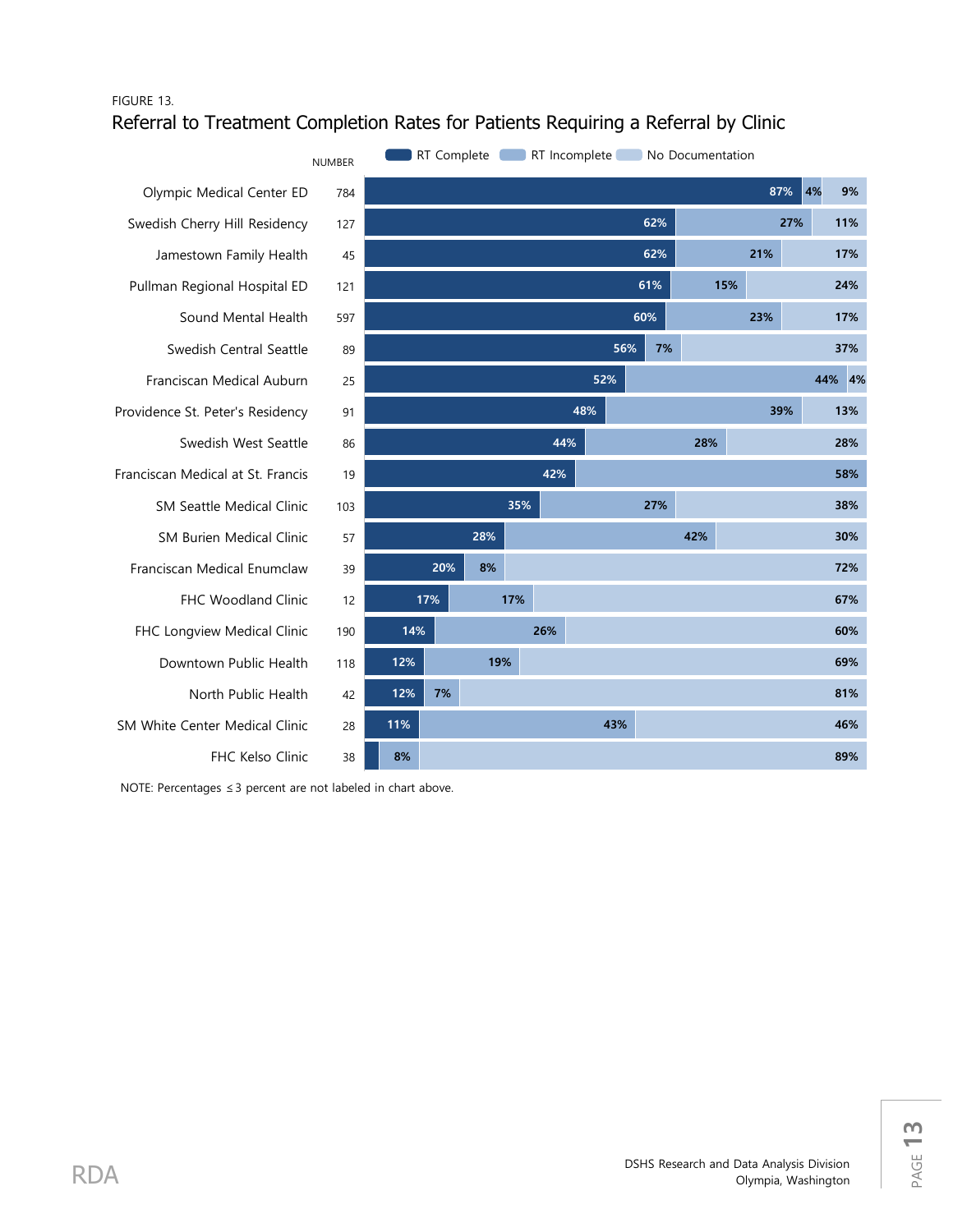## **Summary**

The WASBIRT-PCI grant screened 82,946 individuals over the five-year project in 19 healthcare facilities across Washington State. Clinics implemented SBIRT on the grant for an average of 17 months. Most screens occurred in primary care clinics (68 percent) and 52 percent were in clinics located in King County. The patient population was predominately white, non-Hispanic (77 percent) and female (57 percent).

The majority of patients screened into the low risk/abstinent zone of use (89 percent), while 11 percent screened in at higher risk levels requiring a BI (8 percent) or a BI and referral to treatment (3 percent). While these risk severity rates are lower than other general population estimates, prescreening revealed that 23 percent of WASBIRT-PCI patients reported binge drinking or using illicit drugs at some point in the previous year.

Most healthcare facilities successfully implemented the SBIRT universal screening process. Sites adapted the screening process into existing clinic flows, demonstrating that SBIRT universal screening can be integrated into a variety of clinical settings.

The two most common challenges to conducting SBIRT were:

- 1. Completing full screens when indicated; and
- 2. Making "warm handoffs" to a behavioral health specialist or other provider for the BI or RT components of SBIRT.

While some sites successfully completed most full screens when indicated, other clinics missed opportunities to complete full screens with patients identified by the prescreen as binge drinkers or drug users. Conducting "warm handoffs" to behavioral health specialists was a consistent challenge across most WASBIRT-PCI primary care sites for a variety of reasons. Most clinics used a behavioral health specialist model which relies on a specialist on site to conduct all BIs and RTs. As a result, just over half (57 percent) of all BIs and RTs were completed when indicated. Longer waiting times at EDs, meant that those sites were more successful in completing BIs and RTs. Efforts were made to improve the BI and RT rates in primary care, including streamlining the screening process, clarifying staff responsibilities and communications, modifying EHRs, and monitoring and modifying staff knowledge and screening processes. However completion rates only improved marginally. A primary care model where physicians conduct the initial BI and refer the highest-risk patients to the BHS, may eventually prove more successful in these settings. The BHS model and BHS model enhanced with nurses appears to be most successful in EDs.

The focus of this report was to provide an overview of WASBIRT-PCI program activities and preliminary findings based on screening outcomes and clinic performance. Future analyses will examine how well the SBIRT model identified individuals at risk for adverse outcomes related to substance use; pre-post self-reported outcomes related to substance use, housing, employment, criminal justice involvement, and physical, social and mental health; impacts of brief interventions; and the sustainability of the SBIRT model post grant funding based on key informant interviews with WASBIRT-PCI clinic staff.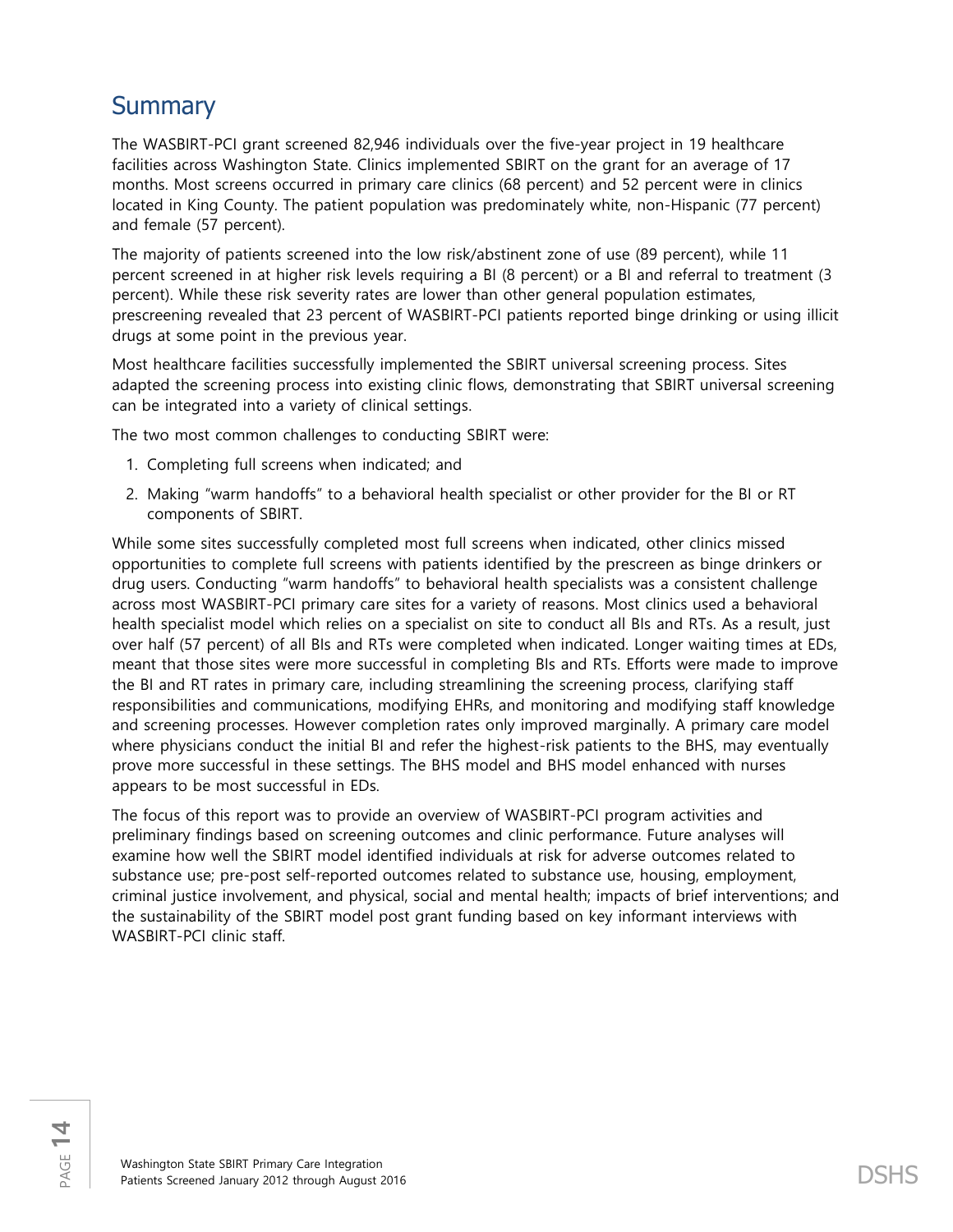### APPENDIX TABLES Detailed WASBIRT-PCI Demographics and Screening/Intervention Outcomes

|                                           | Downtown<br><b>Public Health</b> |                | <b>North Public</b><br>Health |                | <b>SM Seattle</b><br><b>Medical Clinic</b> |                | <b>SM Burien</b><br><b>Medical Clinic</b> |                | <b>SM White</b><br><b>Center Medical</b> |          |  |
|-------------------------------------------|----------------------------------|----------------|-------------------------------|----------------|--------------------------------------------|----------------|-------------------------------------------|----------------|------------------------------------------|----------|--|
| <b>DEMOGRAPHICS</b>                       | <b>NUMBER</b>                    | <b>PERCENT</b> | <b>NUMBER</b>                 | <b>PERCENT</b> | <b>NUMBER</b>                              | <b>PERCENT</b> | <b>NUMBER</b>                             | <b>PERCENT</b> | <b>NUMBER</b>                            | PERCENT  |  |
| <b>TOTAL POPULATION</b><br>(Unduplicated) | 2,116                            | 100%           | 2,102                         | 100%           | 8,720                                      | 100%           | 3,759                                     | 100%           | 1,045                                    | 100%     |  |
| Medicaid (12 months)22                    | 845                              | 39.9%          | 853                           | 40.6%          | 1,857                                      | 21.3%          | 1,252                                     | 33.3%          | 495                                      | 47.4%    |  |
| Gender                                    |                                  |                |                               |                |                                            |                |                                           |                |                                          |          |  |
| Female                                    | 1,301                            | 61.5%          | 1,539                         | 73.2%          | 4,531                                      | 52.0%          | 2,219                                     | 59.0%          | 565                                      | 54.1%    |  |
| <b>Race/Ethnicity</b>                     |                                  |                |                               |                |                                            |                |                                           |                |                                          |          |  |
| American Indian/<br>Alaska Native         | 59                               | 2.8%           | 42                            | 2.0%           | 69                                         | 0.8%           | 29                                        | 0.8%           | 13                                       | 1.2%     |  |
| Asian                                     | 267                              | 12.6%          | 293                           | 13.9%          | 348                                        | 4.0%           | 276                                       | 7.3%           | 94                                       | 9.0%     |  |
| African American                          | 583                              | 27.6%          | 475                           | 22.6%          | 594                                        | 6.8%           | 336                                       | 8.9%           | 144                                      | 13.8%    |  |
| Hawaiian/Pacific<br>Islander              | 30                               | 1.4%           | 52                            | 2.5%           | 149                                        | 1.7%           | 103                                       | 2.7%           | 29                                       | 2.8%     |  |
| White                                     | 994                              | 47.0%          | 1,035                         | 49.2%          | 4,847                                      | 55.6%          | 1,753                                     | 46.6%          | 519                                      | 49.7%    |  |
| Race Missing                              | 243                              | 11.5%          | 254                           | 12.1%          | 1,285                                      | 14.7%          | 835                                       | 22.2%          | 185                                      | 17.7%    |  |
| Hispanic                                  | 345                              | 16.3%          | 348                           | 16.6%          | 2,974                                      | 34.1%          | 993                                       | 26.6%          | 111                                      | 10.6%    |  |
| Hispanic Missing                          | $\mathbf 0$                      | 0.0%           | $\mathbf 0$                   | 0.0%           | 7                                          | 0.1%           | 25                                        | 0.7%           | $\Omega$                                 | 0.0%     |  |
| Age                                       |                                  |                |                               |                |                                            |                |                                           |                |                                          |          |  |
| Mean age                                  |                                  | 43 years       |                               | 43 years       |                                            | 39 years       |                                           | 40 years       |                                          | 43 years |  |
| $18 - 25$                                 | 270                              | 12.8%          | 294                           | 14.0%          | 1,425                                      | 16.3%          | 631                                       | 16.8%          | 139                                      | 13.3%    |  |
| $26 - 35$                                 | 528                              | 25.0%          | 534                           | 25.4%          | 2,608                                      | 29.9%          | 1,015                                     | 27.0%          | 226                                      | 21.6%    |  |
| 36-45                                     | 430                              | 20.3%          | 405                           | 19.3%          | 2,159                                      | 24.8%          | 847                                       | 22.5%          | 241                                      | 23.1%    |  |
| $46 - 55$                                 | 447                              | 21.1%          | 408                           | 19.4%          | 1,350                                      | 15.5%          | 661                                       | 17.6%          | 229                                      | 21.9%    |  |
| 56-65                                     | 300                              | 14.2%          | 292                           | 13.9%          | 744                                        | 8.5%           | 440                                       | 11.7%          | 147                                      | 14.1%    |  |
| >65                                       | 141                              | 6.7%           | 169                           | 8.0%           | 434                                        | 5.0%           | 165                                       | 4.4%           | 63                                       | 6.0%     |  |
| <b>Screening Outcomes23</b>               |                                  |                |                               |                |                                            |                |                                           |                |                                          |          |  |
| Screening/Feedback                        | 1,566                            | 85.7%          | 1,804                         | 93.2%          | 8,219                                      | 97.5%          | 3,498                                     | 96.7%          | 890                                      | 92.9%    |  |
| <b>Brief Intervention</b>                 | 144                              | 7.9%           | 89                            | 4.6%           | 110                                        | 1.3%           | 62                                        | 1.7%           | 40                                       | 4.2%     |  |
| <b>Brief Treatment</b>                    | 45                               | 2.5%           | 22                            | 1.1%           | 40                                         | 0.5%           | 26                                        | 0.7%           | 16                                       | 1.7%     |  |
| Referral to Treatment                     | 73                               | 4.0%           | 20                            | 1.0%           | 63                                         | 0.7%           | 31                                        | 0.9%           | 12                                       | 1.3%     |  |
| Unknown                                   | 288                              | 13.6%          | 167                           | 7.9%           | 288                                        | 3.3%           | 142                                       | 3.8%           | 87                                       | 8.3%     |  |
| <b>Intervention Outcomes24</b>            |                                  |                |                               |                |                                            |                |                                           |                |                                          |          |  |
| <b>BI</b> Indicated                       | 262                              | 12.4%          | 131                           | 6.2%           | 213                                        | 2.4%           | 119                                       | 3.2%           | 68                                       | 6.5%     |  |
| <b>BI</b> Complete                        | 26                               | 9.9%           | 54                            | 41.2%          | 102                                        | 47.9%          | 61                                        | 51.3%          | 45                                       | 66.2%    |  |
| <b>BI Missing</b>                         | 236                              | 90.1%          | 77                            | 58.8%          | 80                                         | 37.6%          | 41                                        | 34.5%          | 20                                       | 29.4%    |  |
| RT Indicated                              | 118                              | 5.6%           | 42                            | 2.0%           | 103                                        | 1.2%           | 57                                        | 1.5%           | 28                                       | 2.7%     |  |
| RT Complete                               | 14                               | 11.9%          | 5                             | 11.9%          | 36                                         | 35.0%          | 16                                        | 28.1%          | 3                                        | 10.7%    |  |
| RT Missing                                | 96                               | 81.4%          | 29                            | 69.0%          | 39                                         | 37.9%          | 17                                        | 29.8%          | 13                                       | 46.4%    |  |

 $\overline{\phantom{a}}$ <sup>22</sup> Total patients that received publically funded health care (Medicaid) at least one month in the year prior to SBIRT screening

<sup>23</sup> Screening outcomes based on screening scores from the prescreen, AUDIT and DAST. See Assigning Risk Levels, page 9.

<sup>24</sup> Intervention outcomes are based on clinic reporting for completing an intervention when indicated. See SBIRT Step 4 on page 11.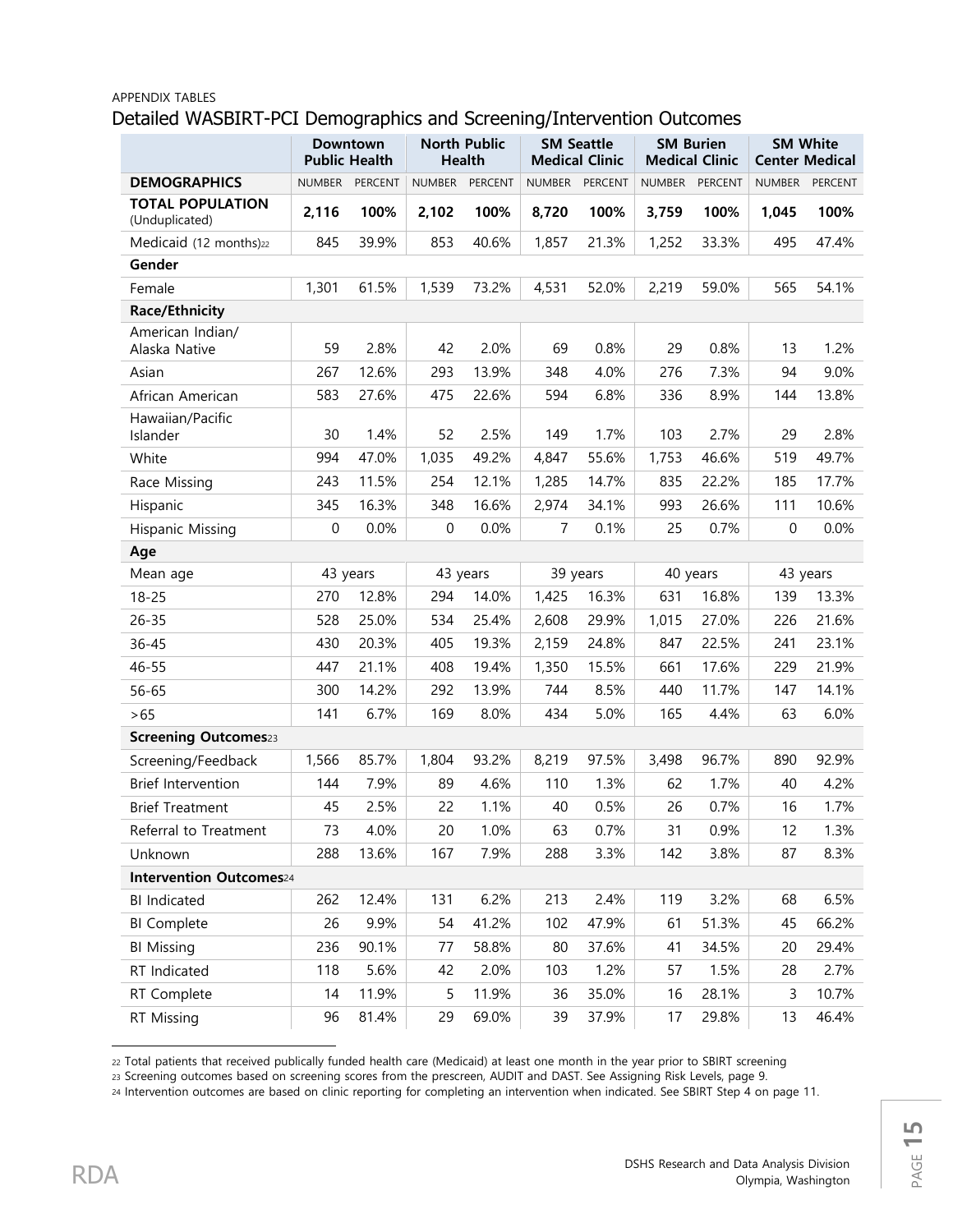|                                           | Pullman<br>Regional<br><b>Hospital ED</b> |                | Olympic<br><b>Medical</b><br><b>Center ED</b> |       | <b>FHC</b><br>Longview<br><b>Medical Clinic</b> |         |                | <b>FHC</b><br>Woodland<br><b>Clinic</b> | <b>FHC Kelso</b><br><b>Clinic</b> |         |  |
|-------------------------------------------|-------------------------------------------|----------------|-----------------------------------------------|-------|-------------------------------------------------|---------|----------------|-----------------------------------------|-----------------------------------|---------|--|
| <b>DEMOGRAPHICS</b>                       |                                           | NUMBER PERCENT | NUMBER PERCENT                                |       | NUMBER                                          | PERCENT |                | NUMBER PERCENT                          | <b>NUMBER</b>                     | PERCENT |  |
| <b>TOTAL POPULATION</b><br>(Unduplicated) | 7,000                                     | 100%           | 18,037                                        | 100%  | 4,396                                           | 100%    | 672            | 100%                                    | 539                               | 100%    |  |
| Medicaid (12 months) <sup>22</sup>        | 1,262                                     | 18.0%          | 5,292                                         | 29.3% | 2,770                                           | 63.0%   | 418            | 62.2%                                   | 450                               | 83.5%   |  |
| Gender                                    |                                           |                |                                               |       |                                                 |         |                |                                         |                                   |         |  |
| Female                                    | 3,777                                     | 54.0%          | 9,548                                         | 52.9% | 2,695                                           | 61.3%   | 393            | 58.5%                                   | 308                               | 57.1%   |  |
| <b>Race/Ethnicity</b>                     |                                           |                |                                               |       |                                                 |         |                |                                         |                                   |         |  |
| American Indian/                          |                                           |                |                                               |       |                                                 |         |                |                                         |                                   |         |  |
| Alaska Native                             | 46                                        | 0.6%           | 297                                           | 1.6%  | 137                                             | 3.1%    | 20             | 2.9%                                    | 16                                | 3.0%    |  |
| Asian                                     | 166                                       | 2.4%           | 146                                           | 0.8%  | 67                                              | 1.5%    | 11             | 1.6%                                    | 6                                 | 1.1%    |  |
| African American                          | 271                                       | 3.9%           | 103                                           | 0.6%  | 65                                              | 1.5%    | 8              | 1.2%                                    | 12                                | 2.2%    |  |
| Hawaiian/Pacific<br>Islander              | 41                                        | 0.6%           | 30                                            | 0.2%  | 14                                              | 0.3%    | $\overline{4}$ | 0.6%                                    | 6                                 | 1.1%    |  |
| White                                     | 5,563                                     | 79.5%          | 17,271                                        | 95.8% | 4,085                                           | 92.9%   | 626            | 93.2%                                   | 506                               | 93.9%   |  |
| Race Missing                              | 299                                       | 4.3%           | 191                                           | 1.1%  | 65                                              | 1.5%    | 5              | 0.7%                                    | 2                                 | 0.4%    |  |
| Hispanic                                  | 290                                       | 4.8%           | 177                                           | 1.0%  | 403                                             | 9.2%    | 66             | 9.8%                                    | 31                                | 5.8%    |  |
| Hispanic Missing                          | 934                                       | 13.3%          | 121                                           | 0.7%  | 27                                              | 0.6%    | 0              | 0.0%                                    | 0                                 | 0.0%    |  |
| Age                                       |                                           |                |                                               |       |                                                 |         |                |                                         |                                   |         |  |
| Mean age                                  |                                           | 37 years       | 54 years                                      |       | 42 years                                        |         | 43 years       |                                         | 42 years                          |         |  |
| $18 - 25$                                 | 3,324                                     | 47.5%          | 2,146                                         | 11.9% | 633                                             | 14.4%   | 86             | 12.8%                                   | 77                                | 14.3%   |  |
| $26 - 35$                                 | 997                                       | 14.2%          | 2,537                                         | 14.1% | 1,018                                           | 23.2%   | 149            | 22.2%                                   | 124                               | 23.0%   |  |
| $36 - 45$                                 | 643                                       | 9.2%           | 2,035                                         | 11.3% | 819                                             | 18.6%   | 134            | 19.9%                                   | 120                               | 22.3%   |  |
| 46-55                                     | 603                                       | 8.6%           | 2,310                                         | 12.8% | 1,024                                           | 23.3%   | 154            | 22.9%                                   | 132                               | 24.5%   |  |
| $56 - 65$                                 | 548                                       | 7.8%           | 2,821                                         | 15.6% | 728                                             | 16.6%   | 107            | 15.9%                                   | 73                                | 13.5%   |  |
| >65                                       | 885                                       | 12.6%          | 6,188                                         | 34.3% | 174                                             | 4.0%    | 42             | 6.3%                                    | 13                                | 2.4%    |  |
| Screening Outcomes <sup>23</sup>          |                                           |                |                                               |       |                                                 |         |                |                                         |                                   |         |  |
| Screening/Feedback                        | 5,256                                     | 87.7%          | 15,098                                        | 87.9% | 3,635                                           | 85.5%   | 541            | 87.0%                                   | 343                               | 67.9%   |  |
| Brief Intervention                        | 615                                       | 10.3%          | 1,289                                         | 7.5%  | 427                                             | 10.0%   | 69             | 11.1%                                   | 124                               | 24.6%   |  |
| <b>Brief Treatment</b>                    | 74                                        | 1.2%           | 193                                           | 1.1%  | 92                                              | 2.2%    | 6              | 1.0%                                    | 12                                | 2.4%    |  |
| Referral to Treatment                     | 47                                        | 0.8%           | 591                                           | 3.4%  | 98                                              | 2.3%    | 6              | 1.0%                                    | 26                                | 5.1%    |  |
| Unknown                                   | 1,008                                     | 14.4%          | 866                                           | 4.8%  | 144                                             | 3.3%    | 50             | 7.4%                                    | 34                                | 6.3%    |  |
| Intervention Outcomes <sup>24</sup>       |                                           |                |                                               |       |                                                 |         |                |                                         |                                   |         |  |
| BI Indicated                              | 736                                       | 10.5%          | 2,073                                         | 11.5% | 617                                             | 14.0%   | 81             | 12.1%                                   | 162                               | 30.1%   |  |
| <b>BI</b> Complete                        | 587                                       | 79.8%          | 1,780                                         | 85.9% | 113                                             | 18.3%   | 9              | 11.1%                                   | 7                                 | 4.3%    |  |
| <b>BI Missing</b>                         | 136                                       | 18.5%          | 236                                           | 11.4% | 296                                             | 48.0%   | 65             | 80.2%                                   | 147                               | 90.7%   |  |
| RT Indicated                              | 121                                       | 1.7%           | 784                                           | 4.3%  | 190                                             | 4.3%    | 12             | 1.8%                                    | 38                                | 7.1%    |  |
| RT Complete                               | 74                                        | 61.2%          | 680                                           | 86.7% | 26                                              | 13.7%   | $\overline{c}$ | 16.7%                                   | 1                                 | 2.6%    |  |
| RT Missing                                | 29                                        | 24.0%          | 72                                            | 9.2%  | 115                                             | 60.5%   | 8              | 66.7%                                   | 34                                | 89.5%   |  |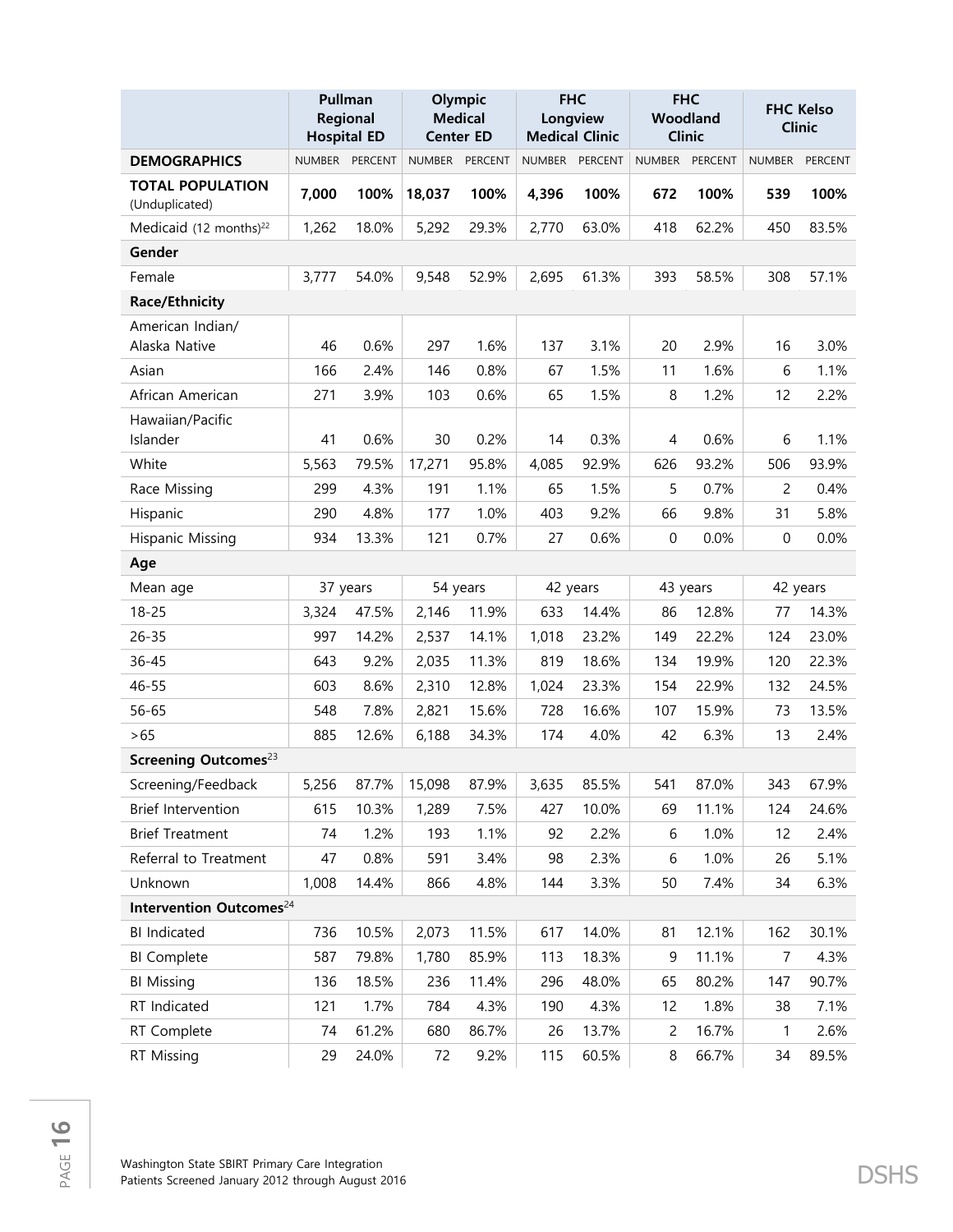|                                           | <b>Sound Mental</b><br><b>Health</b> |          | Jamestown<br><b>Family Health</b> |         | Providence St.<br>Peter's<br><b>Residency</b> |         | Swedish<br><b>Cherry Hill</b><br><b>Residency</b> |                | Swedish<br>Central<br><b>Seattle</b> |                |
|-------------------------------------------|--------------------------------------|----------|-----------------------------------|---------|-----------------------------------------------|---------|---------------------------------------------------|----------------|--------------------------------------|----------------|
| <b>DEMOGRAPHICS</b>                       | <b>NUMBER</b>                        | PERCENT  | NUMBER                            | PERCENT | NUMBER                                        | PERCENT |                                                   | NUMBER PERCENT |                                      | NUMBER PERCENT |
| <b>TOTAL POPULATION</b><br>(Unduplicated) | 1,424                                | 100%     | 6,421                             | 100%    | 3,193                                         | 100%    | 4,046                                             | 100%           | 3,565                                | 100%           |
| Medicaid (12 months) <sup>22</sup>        | 1,286                                | 90.3%    | 976                               | 15.2%   | 1,490                                         | 46.7%   | 1,818                                             | 44.9%          | 676                                  | 19.0%          |
| Gender                                    |                                      |          |                                   |         |                                               |         |                                                   |                |                                      |                |
| Female                                    | 461                                  | 32.4%    | 3,821                             | 59.5%   | 2,066                                         | 64.7%   | 2,352                                             | 58.1%          | 2,491                                | 69.9%          |
| <b>Race/Ethnicity</b>                     |                                      |          |                                   |         |                                               |         |                                                   |                |                                      |                |
| American Indian/                          |                                      |          |                                   |         |                                               |         |                                                   |                |                                      |                |
| Alaska Native                             | 82                                   | 5.7%     | 83                                | 1.3%    | 56                                            | 1.8%    | 52                                                | 1.3%           | 20                                   | 0.6%           |
| Asian                                     | 64                                   | 4.5%     | 67                                | 1.0%    | 174                                           | 5.4%    | 386                                               | 9.5%           | 597                                  | 16.7%          |
| African American                          | 440                                  | 30.9%    | 11                                | 0.2%    | 126                                           | 3.9%    | 1,508                                             | 37.3%          | 654                                  | 18.3%          |
| Hawaiian/Pacific<br>Islander              | 35                                   | 2.5%     | 5                                 | 0.1%    | 90                                            | 2.8%    | 73                                                | 1.8%           | 59                                   | 1.7%           |
| White                                     | 938                                  | 65.9%    | 5,816                             | 90.6%   | 2,666                                         | 83.5%   | 1,595                                             | 39.4%          | 1,901                                | 53.3%          |
| Race Missing                              | 27                                   | 1.9%     | 443                               | 6.9%    | 99                                            | 3.1%    | 490                                               | 12.1%          | 338                                  | 9.5%           |
| Hispanic                                  | 113                                  | 7.9%     | 31                                | 0.5%    | 189                                           | 5.9%    | 286                                               | 7.5%           | 101                                  | 3.0%           |
| Hispanic Missing                          | 1                                    | 0.1%     | 93                                | 1.4%    | 12                                            | 0.4%    | 211                                               | 5.2%           | 155                                  | 4.3%           |
| Age                                       |                                      |          |                                   |         |                                               |         |                                                   |                |                                      |                |
| Mean age                                  |                                      | 39 years | 62 years                          |         | 44 years                                      |         | 42 years                                          |                | 44 years                             |                |
| $18 - 25$                                 | 190                                  | 13.3%    | 226                               | 3.5%    | 525                                           | 16.4%   | 658                                               | 16.3%          | 344                                  | 9.6%           |
| $26 - 35$                                 | 453                                  | 31.8%    | 326                               | 5.1%    | 678                                           | 21.2%   | 1,106                                             | 27.3%          | 948                                  | 26.6%          |
| $36 - 45$                                 | 357                                  | 25.1%    | 435                               | 6.8%    | 554                                           | 17.4%   | 718                                               | 17.7%          | 735                                  | 20.6%          |
| 46-55                                     | 309                                  | 21.7%    | 787                               | 12.3%   | 531                                           | 16.6%   | 582                                               | 14.4%          | 637                                  | 17.9%          |
| $56 - 65$                                 | 110                                  | 7.7%     | 1,572                             | 24.5%   | 470                                           | 14.7%   | 553                                               | 13.7%          | 515                                  | 14.4%          |
| >65                                       | 5                                    | 0.4%     | 3,075                             | 47.9%   | 435                                           | 13.6%   | 429                                               | 10.6%          | 386                                  | 10.8%          |
| Screening Outcomes <sup>23</sup>          |                                      |          |                                   |         |                                               |         |                                                   |                |                                      |                |
| Screening/Feedback                        | 494                                  | 36.3%    | 6,089                             | 96.6%   | 2,639                                         | 85.8%   | 3,105                                             | 81.7%          | 2,470                                | 87.3%          |
| Brief Intervention                        | 269                                  | 19.8%    | 172                               | 2.7%    | 345                                           | 11.2%   | 571                                               | 15.0%          | 270                                  | 9.5%           |
| <b>Brief Treatment</b>                    | 172                                  | 12.6%    | 28                                | 0.4%    | 49                                            | 1.6%    | 72                                                | 1.9%           | 36                                   | 1.3%           |
| Referral to Treatment                     | 425                                  | 31.3%    | 17                                | 0.3%    | 42                                            | 1.4%    | 54                                                | 1.4%           | 53                                   | 1.9%           |
| Unknown                                   | 64                                   | 4.5%     | 115                               | 1.8%    | 118                                           | 3.7%    | 244                                               | 6.0%           | 736                                  | 20.6%          |
| Intervention Outcomes <sup>24</sup>       |                                      |          |                                   |         |                                               |         |                                                   |                |                                      |                |
| BI Indicated                              | 866                                  | 60.8%    | 217                               | 3.4%    | 436                                           | 13.7%   | 699                                               | 17.3%          | 359                                  | 10.1%          |
| <b>BI</b> Complete                        | 518                                  | 59.8%    | 149                               | 68.7%   | 186                                           | 42.7%   | 442                                               | 63.2%          | 85                                   | 23.7%          |
| <b>BI Missing</b>                         | 150                                  | 17.3%    | 49                                | 22.6%   | 45                                            | 10.3%   | 122                                               | 17.5%          | 262                                  | 73.0%          |
| RT Indicated                              | 597                                  | 41.9%    | 45                                | 0.7%    | 91                                            | 2.8%    | 127                                               | 3.1%           | 89                                   | 2.5%           |
| RT Complete                               | 361                                  | 60.5%    | 28                                | 62.2%   | 44                                            | 48.4%   | 79                                                | 62.2%          | 50                                   | 56.2%          |
| RT Missing                                | 101                                  | 16.9%    | 5                                 | 11.1%   | 12                                            | 13.2%   | 21                                                | 16.5%          | 33                                   | 37.1%          |